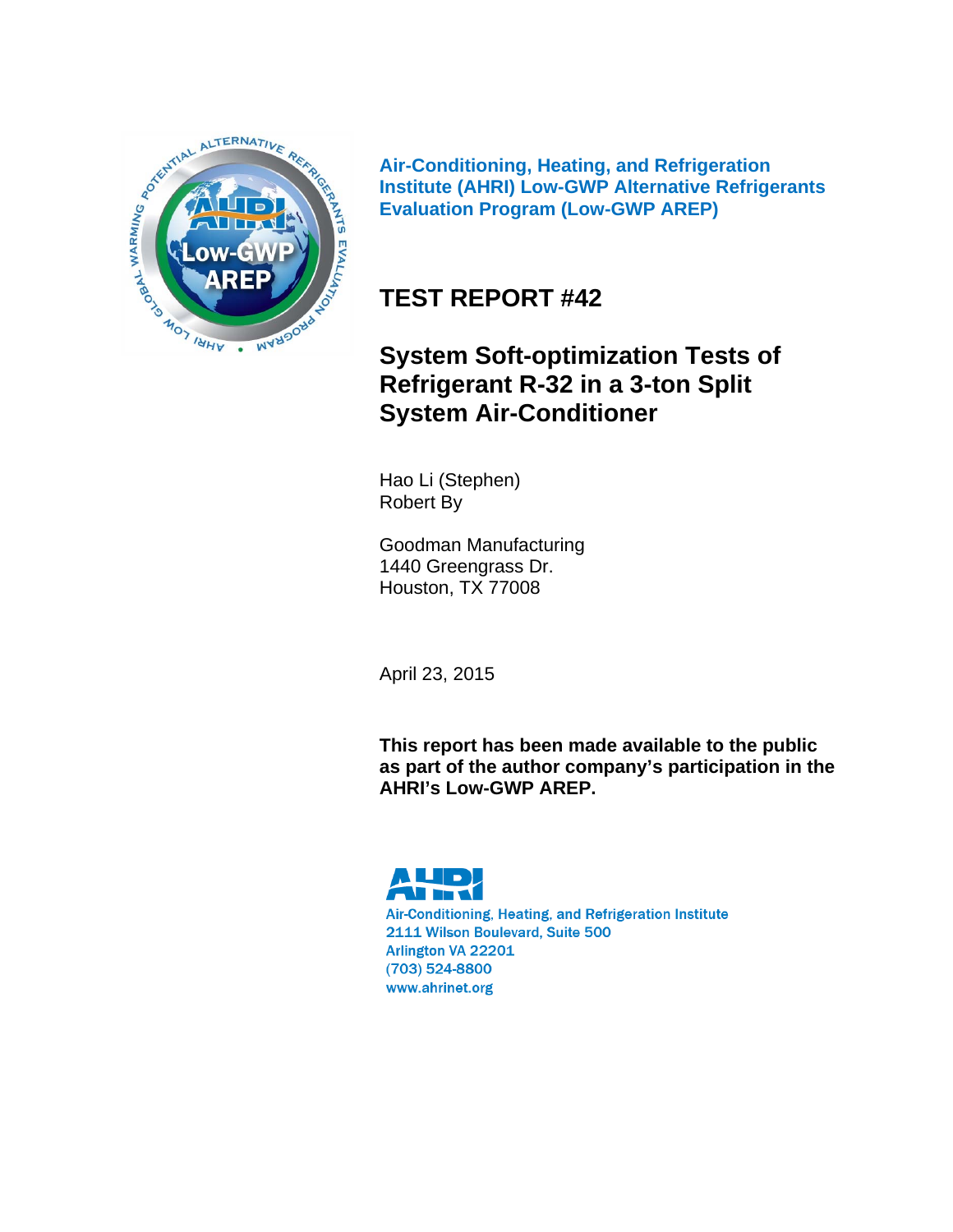#### Low-GWP AREP SOFT-OPTIMIZED SYSTEM TEST

1. Introduction:

A R410A 3 ton (3T) split system air conditioner (SSX140361 / ARPT36D14) was selected for the soft-optimization test of R32 in Goodman Manufacturing (1440 Greengrass Dr., Houston, TX 77008) from 9/24/2014 – 9/30/2014.

2. Details of Test Setup:

#### a. Description of Baseline System

The R410A system selected for the soft-optimization test is SSX140361 (outdoor, OD) and ARPT36D14 (indoor, ID). The compressor was replaced by a new dropped-in scroll compressor for baseline test for the reason of research purpose and R32 compressor availability. Original production POE oil and production 4T TXV were still used in this baseline system with optimization of charge and valve opening.

#### b. Description of Modifications to System

- Compressor was changed to ZP31K6 for all the tests including baseline;
- Charge was adjusted to get TXV bulb superheat 3 °F and liquid service valve subcooling 8 °F;
- 3T TXV was used for R32 system due to low refrigerant flow rate;

#### c. Description of Tests Conducted

Fig. 1 is the schematic of the test setup with data measurement location marked in the diagram. Table 1 lists the measuring points in the heat pump system. Three tests were performed with this configuration.

- 1) R410A baseline test with ZP31K6 compressor, 4T TXV, and Emerson production POE oil;
- 2) R32 test with the existing ZP31K6 compressor, 3T TXV, and existing Emerson production POE oil;
- 3) R32 test with another ZP31K6 compressor charged with Emerson prototype R32 POE oil, 3T TXV;

Steady state cooling mode tests were conducted at standard rating conditions (Test A and Test B) as defined in Table 3 of ANSI/AHRI Standard 210/240-2008 (with Addenda 1 and 2). Additional cooling mode tests were conducted at higher outdoor air entering temperatures of 115 °F and 125 °F. Additional tests were conducted (Test C and Test D) to determine Seasonal Energy Efficiency Ratio (SEER).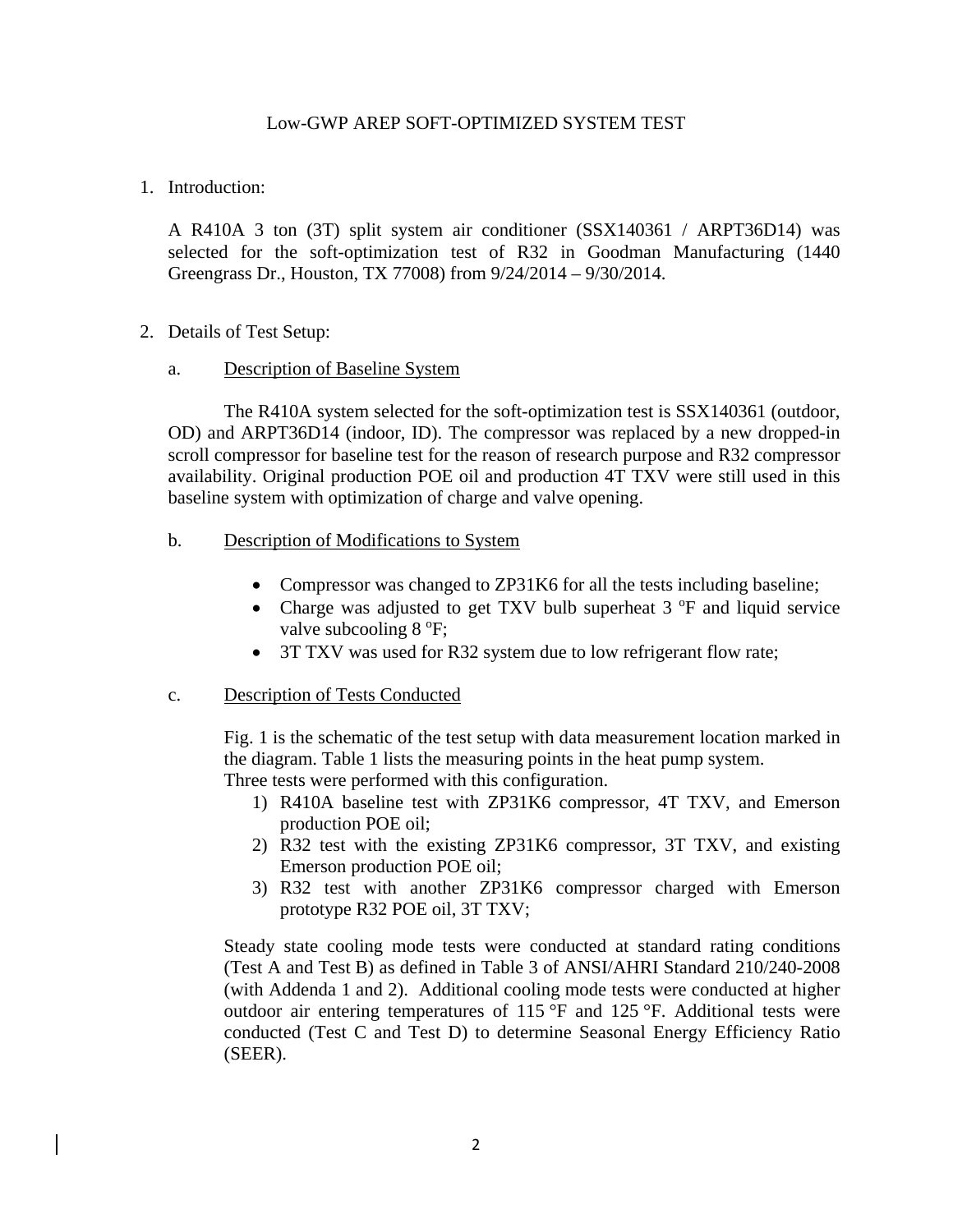

**Figure 1 Schematic of soft‐optimization test setup**

| data locations in refrigeration system | D              |    |
|----------------------------------------|----------------|----|
| Comp discharge (#1)                    | x l            | x1 |
| OD coil common in (#5)                 |                | x1 |
| OD coil out (#7)                       |                | x1 |
| OD Liquid $@$ SV $(\#11)$              | x1             | x1 |
| Before ID TXV (#13)                    | x1             | x1 |
| ID coil in $(\#14)$                    |                | x1 |
| ID coil common out @ TXV bulb (#17)    | x1             | x1 |
| OD vapor $@$ SV $(\#19)$               | x1             | x1 |
| Comp suction (#24)                     | $\mathbf{x}$ 1 | x1 |
| Total                                  | xб             | x9 |

#### 3. Results

#### a. Data Form

Please see data forms of steady state test A/B/115/125 in the following pages.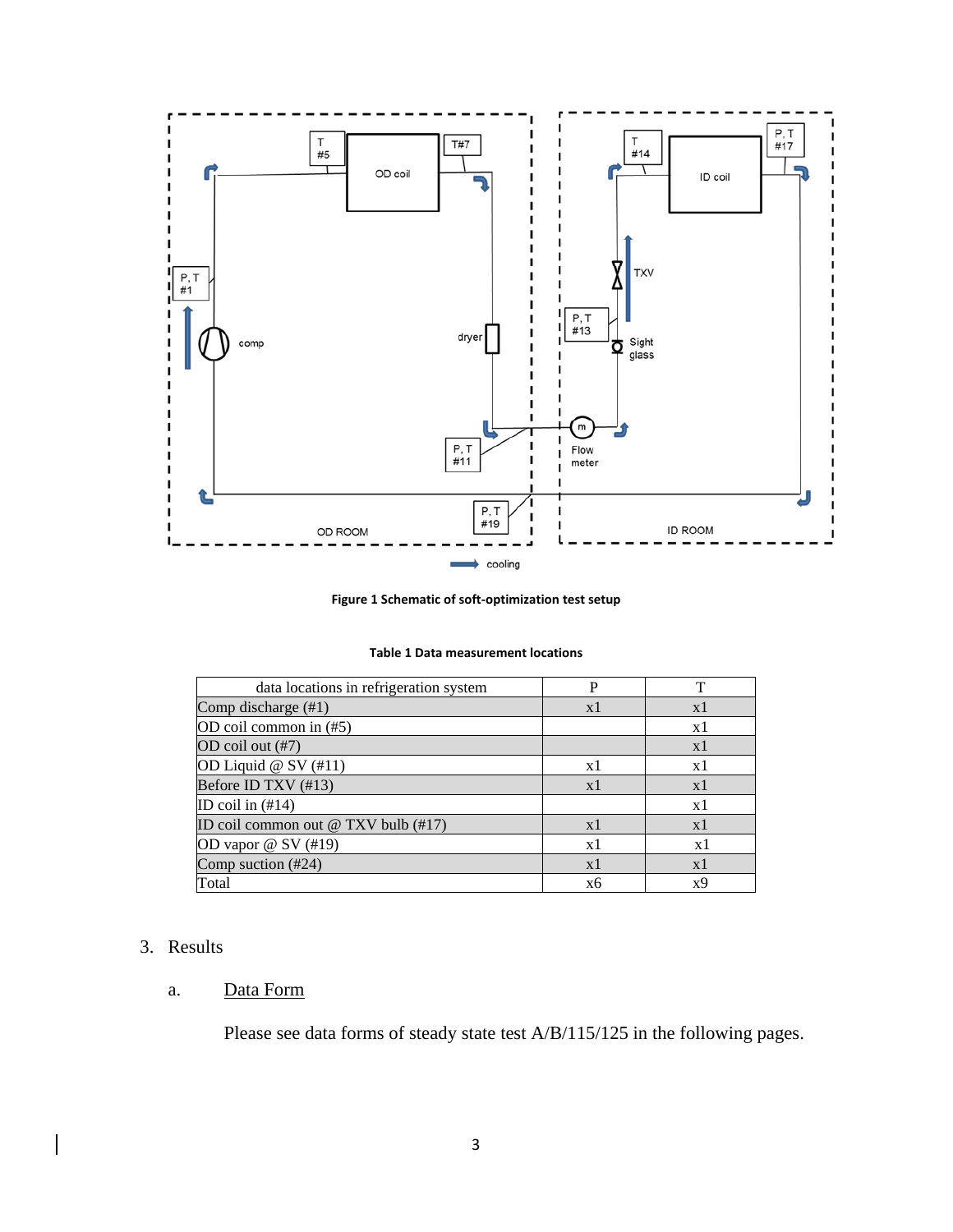- b. Other
	- R32 is compatible to the existing R410A system, including extreme conditions;
	- A/B/C/D/115/125 was tested for SEER evaluation;
	- Compressor tripping occurred at high ambient condition (125 °F) of R32 refrigerant. High pressure switch was bypassed to continue the test. We were able to continue and finished the test of R32 with prototype oil. However, R32 with production POE oil still could not be performed due to high discharge temperature;
	- Heat balance has a crucial impact on the comparison of efficiency since the efficiency gain is marginal and heat balance in the test is not exactly the same (ranging from 0.65% to 3.56%), therefore refrigerant side capacity and efficiency are also listed for further analysis;
	- R32 has higher capacity by  $4 \sim 8\%$  and efficiency by  $+0.1 \sim +0.4$  at rating conditions (Fig. 2-5);
	- At high ambient conditions, R32 shows higher capacity (up to  $+14\%$ ) and efficiency (up to  $+0.8$ ) (Fig. 2-5);
	- R32 has higher discharge pressure (+10 psi) and discharge temperature  $(+25 \text{ °F})$  than R410A at rating conditions (Fig. 6-7);
	- At high ambient conditions, R32 discharge pressure and temperature is even higher,  $+20$  psi and  $+50$  °F, respectively (Fig. 6-7);
	- Cd of R32 is about the same as R410A;
	- Charge of R32 is 13% lower than R410A;
	- R32 flow rate is 30% lower than R410A (Fig. 8), therefore, pressure drop of OD and ID unit is  $2 \sim 4$  psi lower;
	- R32 shows higher compressor isentropic efficiency,  $\eta_s = (h_{out,s} h_{in}) / (h_{out}$ *- hin)*, than R410A (Fig. 9);
	- R32 shows comparable volumetric efficiency,  $\eta_v = m_{ref} / (\rho V RPM)$ , than R410A (Fig. 10);
	- Although there is compressor-to-compressor variation, the prototype R32 oil from Copeland is preliminarily tested good for R32 performance;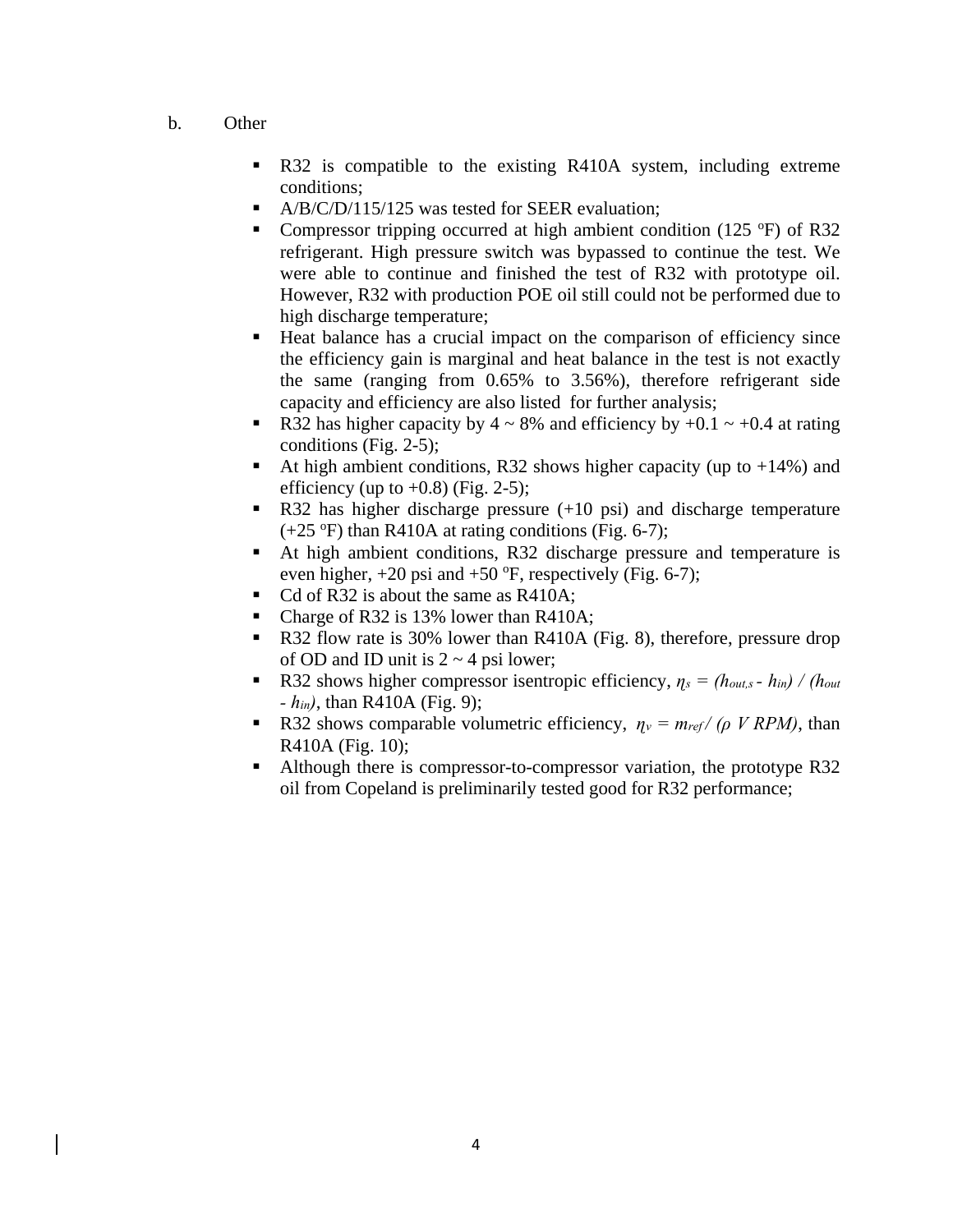





**Figure 3 Refrigerant side capacity**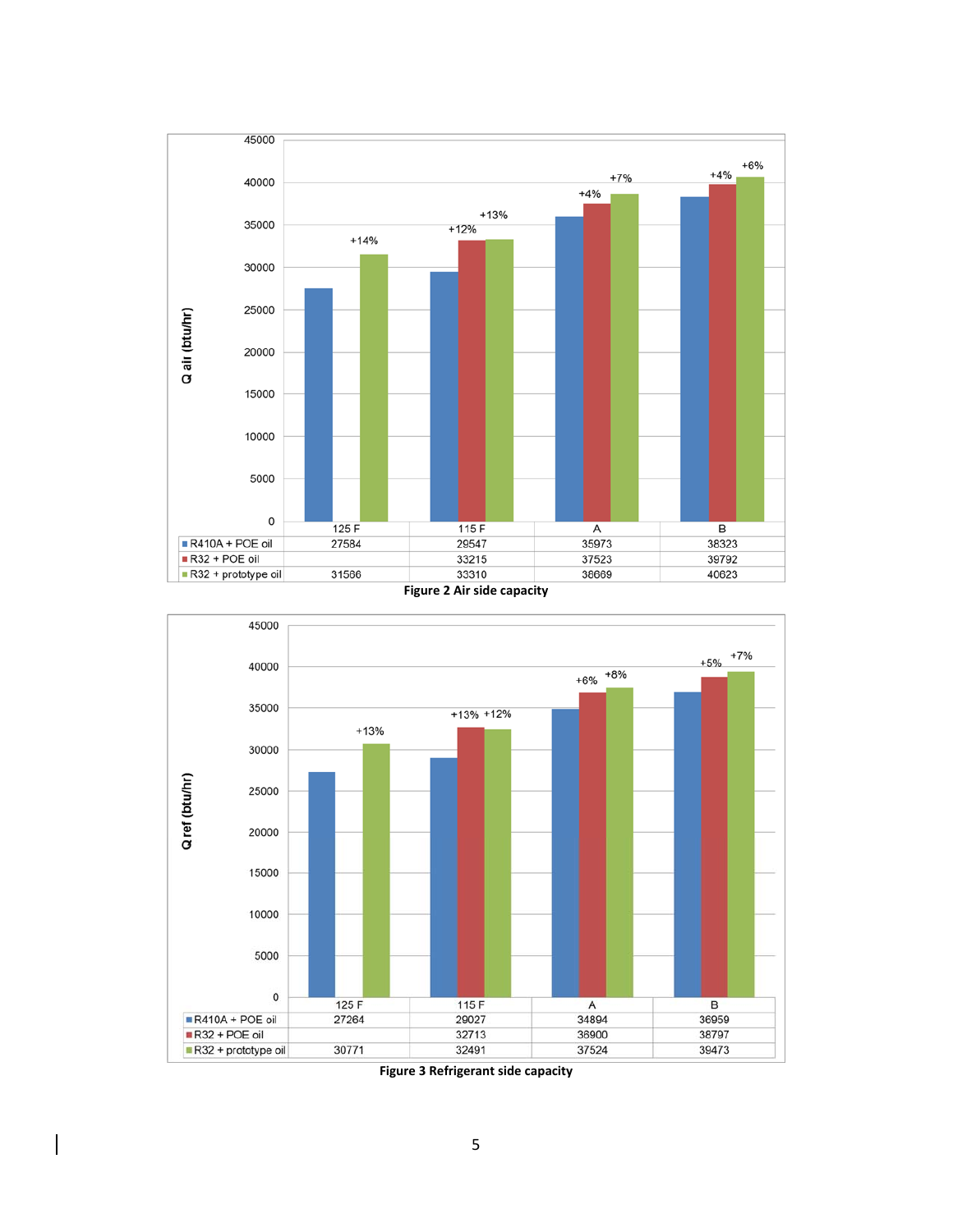





**Figure 5 Refrigerant side system efficiency**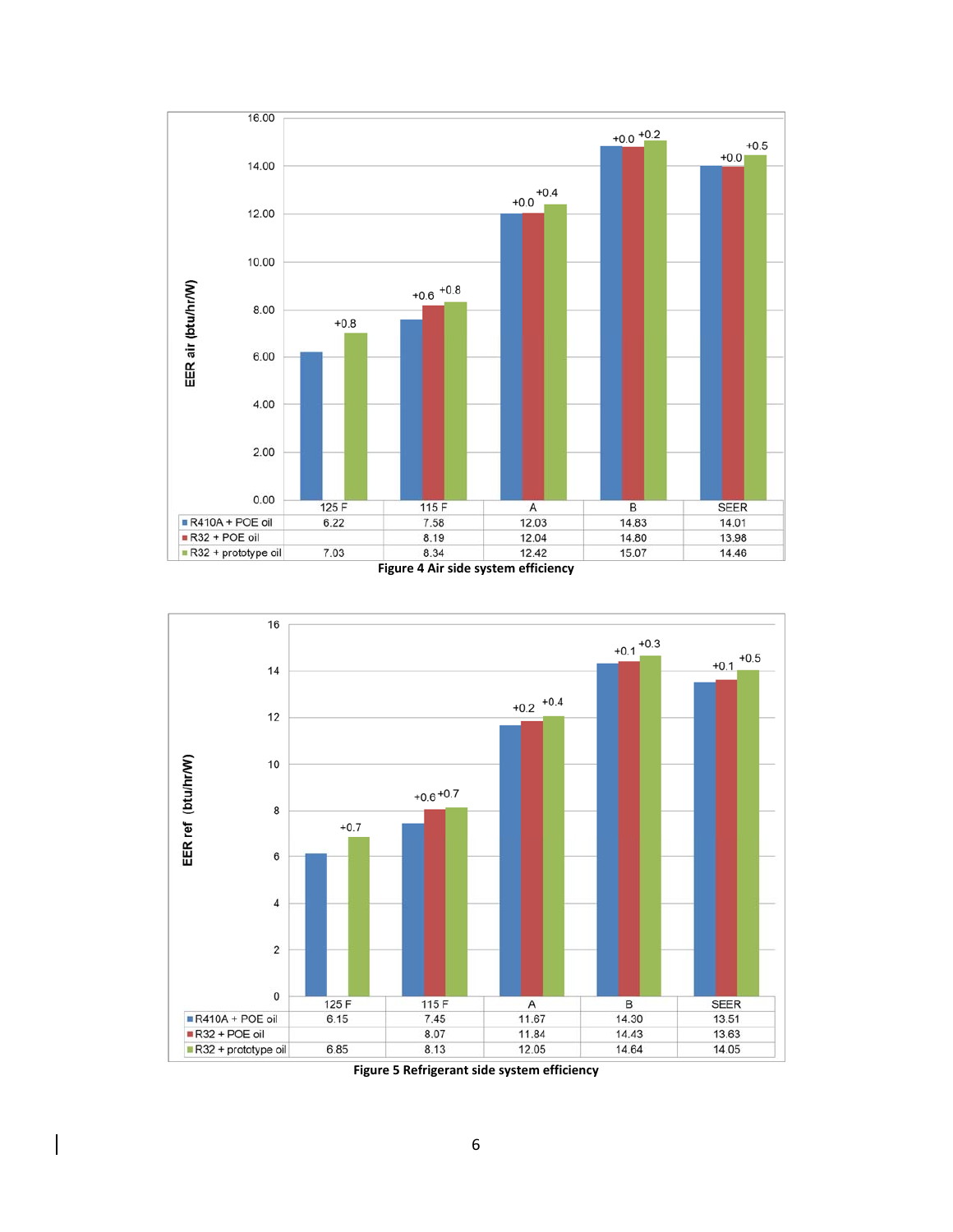

**Figure 6 Compressor discharge pressure**



**Figure 7 Compressor discharge temperature**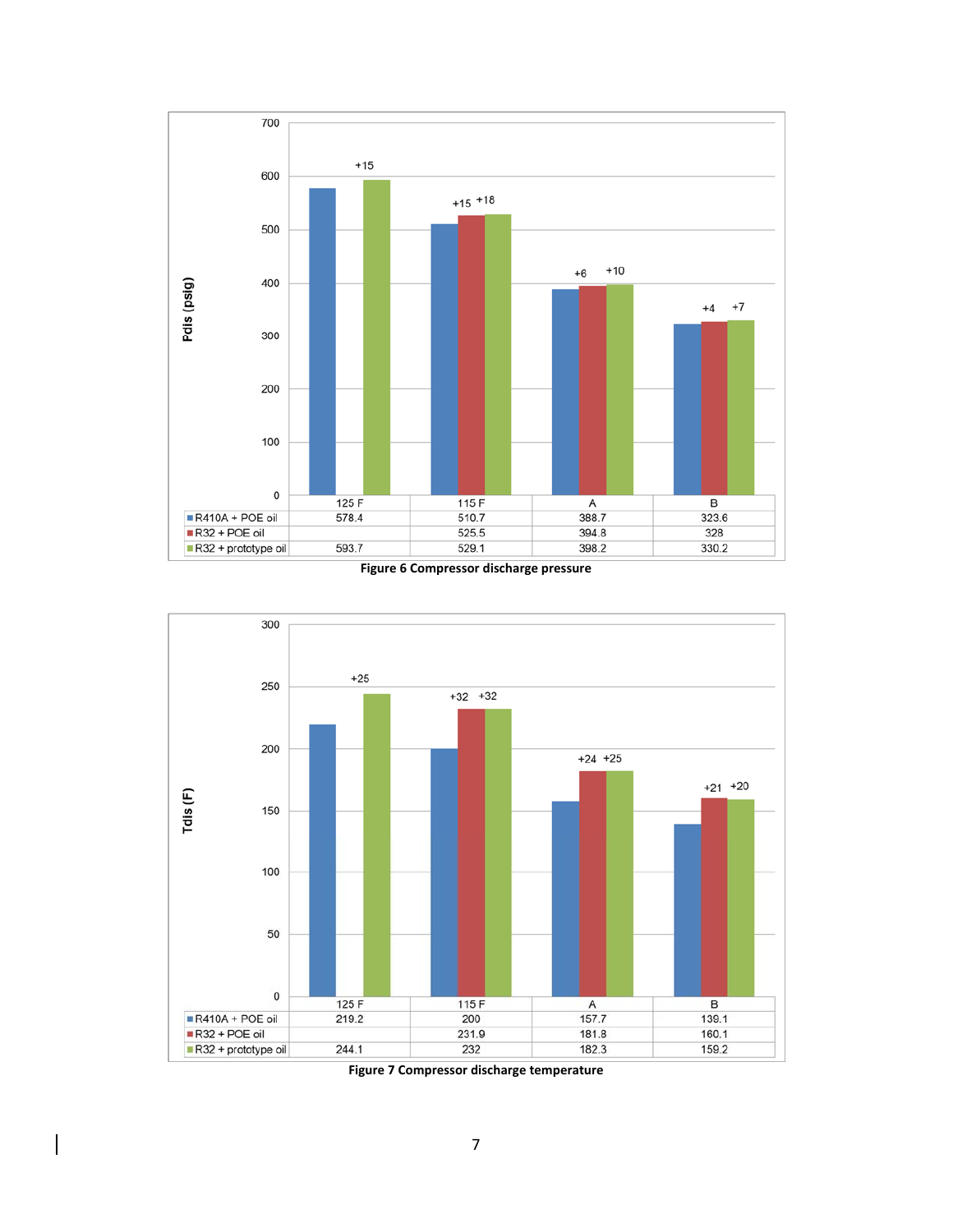

**Figure 8 Refrigerant mass flow rate**



**Figure 9 Compressor isentropic efficiency**

 $\overline{\phantom{a}}$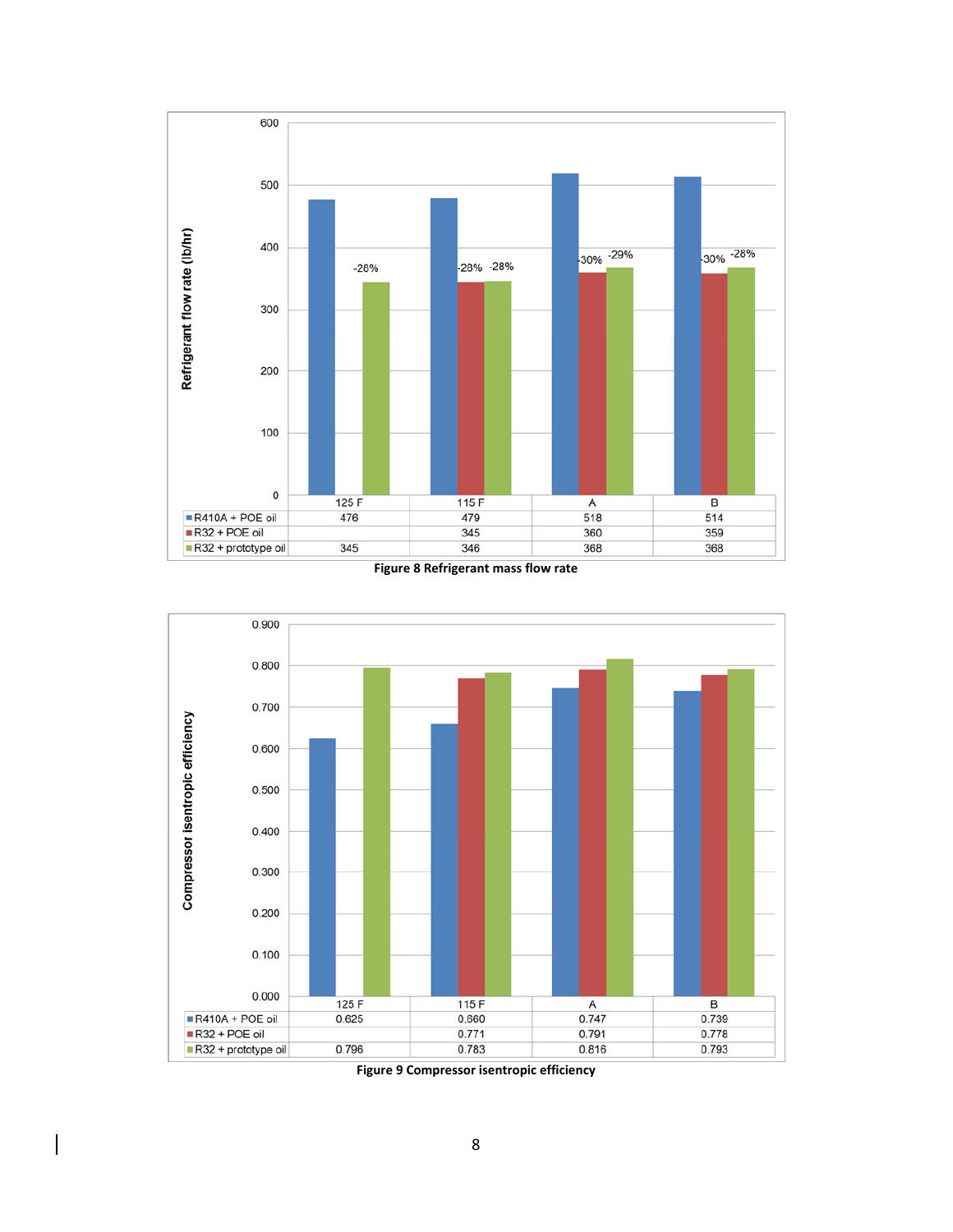

**Figure 10 Compressor volumetric efficiency**

 $\overline{\phantom{a}}$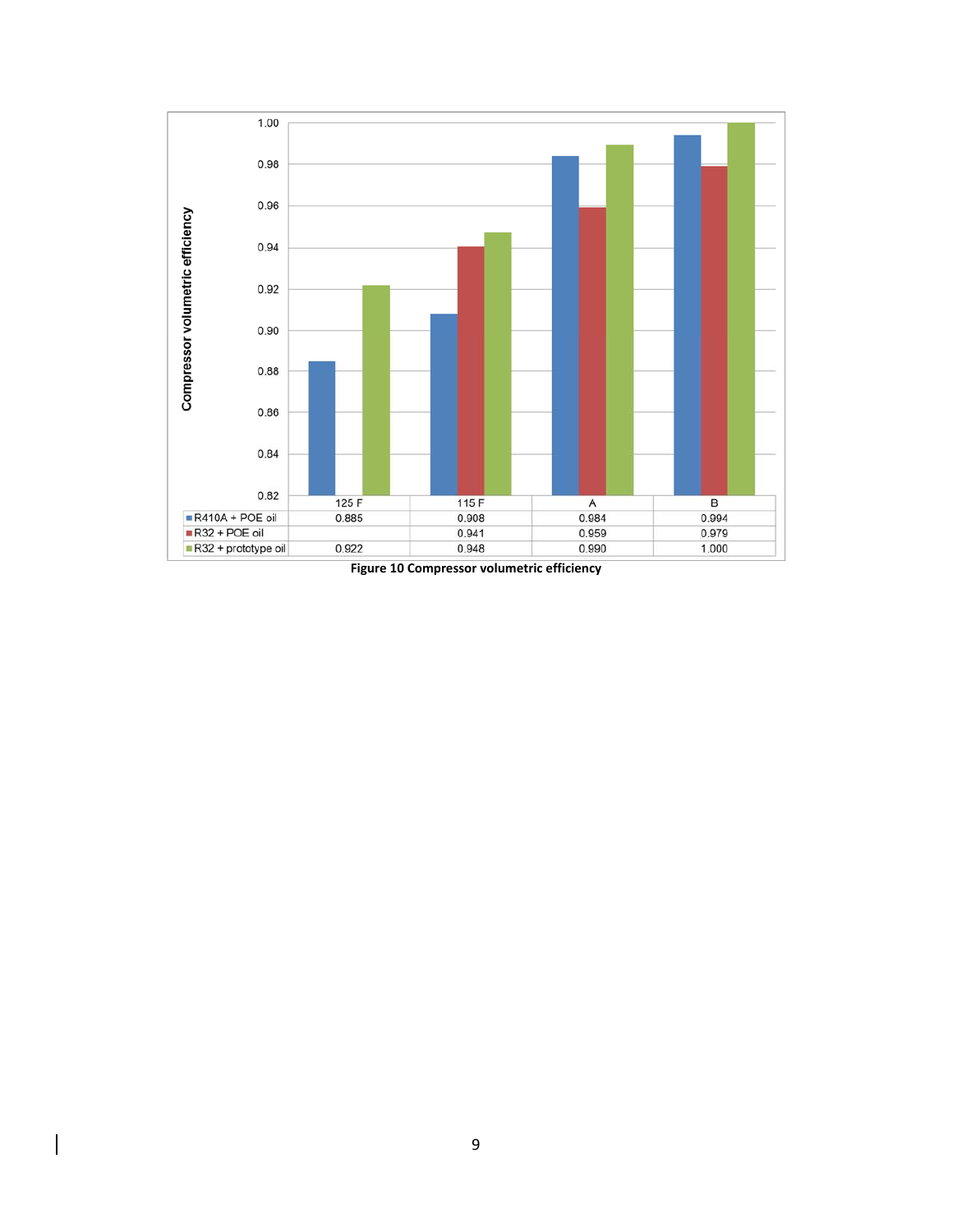Manufacturer: Goodman Manufacturing Manufacturer's Notation: A / POE oil

| <b>Basic Information</b>                                                   |  |                        |                           |  |  |  |  |  |
|----------------------------------------------------------------------------|--|------------------------|---------------------------|--|--|--|--|--|
| Alternative Refrigerant (Composition as Charged, % wt, if not proprietary) |  | R <sub>32</sub>        |                           |  |  |  |  |  |
| Alternative Lubricant Type and ISO Viscosity                               |  | <b>POE</b>             |                           |  |  |  |  |  |
| Refrigerant and Lubricant of Baseline System                               |  | <b>R410A &amp; POE</b> |                           |  |  |  |  |  |
| Make and Model of Baseline System                                          |  |                        | SSX140361BC / ARPT36D14AC |  |  |  |  |  |
| Nominal Capacity and Type of Baseline System<br>3T AC unit                 |  |                        |                           |  |  |  |  |  |
|                                                                            |  |                        |                           |  |  |  |  |  |
| $\sim$<br>$\cdots$                                                         |  |                        | $\cdot$ $\cdot$           |  |  |  |  |  |

| <b>Comparison Data</b> |                                 |    | Base.         | Alt.   | <b>SI Units</b> | Base. | Alt.  | <b>IP UNits</b> | Ratio |
|------------------------|---------------------------------|----|---------------|--------|-----------------|-------|-------|-----------------|-------|
|                        | Mode (Heating/Cooling)          |    | Cooling       |        |                 |       |       |                 |       |
| Compressor Type        |                                 |    | Scroll        | Scroll |                 |       |       |                 |       |
|                        | <b>Compressor Displacement</b>  |    | 0.096         | 0.096  | $M^3/min$       | 3.40  | 3.40  | Ft ^3min        | 1.0   |
|                        | Nominal Motor Size              |    |               |        | hp              |       |       |                 |       |
| Motor Speed            |                                 |    | 3500          | 3500   | rpm             |       |       |                 | 1.0   |
|                        | <b>Expansion Device Type</b>    |    | <b>4T TXV</b> | 3T TXV |                 |       |       |                 |       |
| Lubricant Charge       |                                 |    | 0.71          | 0.71   | kg              | 1.56  | 1.56  | 1 <sub>b</sub>  | 1.0   |
| Refrigerant Charge     |                                 |    | 2.86          | 2.47   | kg              | 6.31  | 5.44  | 1 <sub>b</sub>  | 0.86  |
|                        | <b>Refrigerant Mass Flow</b>    |    | 3.91          | 2.72   | kg/min          | 8.63  | 6     | lb/min          | 0.70  |
| Rate                   |                                 |    |               |        |                 |       |       |                 |       |
|                        | Composition, at compr.          |    |               |        | $\%$ wt         |       |       |                 |       |
| Inlet if applicable    |                                 |    |               |        |                 |       |       |                 |       |
|                        | <b>Evaporator Face Area</b>     |    | 0.28          | 0.28   | $m \wedge 2$    | 3.05  | 3.05  | ft $^{12}$      | 1.0   |
|                        | <b>Condenser Face Area</b>      |    | 1.61          | 1.61   | $m \lambda$     | 17.33 | 17.33 | ft $^2$         | 1.0   |
| Ambient                | Indoor                          | db | 26.67         | 26.67  | $\mathcal{C}$   | 80    | 80    | $\overline{F}$  |       |
| Temps.                 |                                 | wb | 19.44         | 19.44  | $\overline{C}$  | 67    | 67    | $\overline{F}$  |       |
|                        | Outdoor                         | db | 35            | 35     | $\overline{C}$  | 95    | 95    | $\overline{F}$  |       |
|                        |                                 | wb | 19.78         | 19.72  | $\overline{C}$  | 67.6  | 67.5  | $\mathbf{F}$    |       |
| <b>Total Capacity</b>  |                                 |    | 10543         | 10997  | W               | 35973 | 37523 | Btu/hr          | 1.04  |
| Sensible Capacity      |                                 |    | 7856          | 8008   | W               | 26805 | 27323 | Btu/hr          | 1.02  |
|                        | <b>Total System Power Input</b> |    | 2990          | 3116   | W               | 2990  | 3116  | W               | 1.04  |
|                        | <b>Compressor Power Input</b>   |    |               |        | W               |       |       | W               |       |
|                        | <b>Energy Efficiency Ratio</b>  |    | 3.53          | 3.53   | W/W             | 12.03 | 12.04 | Btuh/W          | 1.0   |
| (EER)                  |                                 |    |               |        |                 |       |       |                 |       |
|                        | Coeff. Of Performance           |    |               |        |                 |       |       |                 |       |
| (COP)                  |                                 |    |               |        |                 |       |       |                 |       |

| <b>System Data</b>                         | Base. | Alt.  | <b>Ratio</b> |
|--------------------------------------------|-------|-------|--------------|
| Degradation Coefficient – Cd               | 0.11  | 0.109 | 0.99         |
| Seasonal Energy Efficiency Ratio - SEER    | 14.01 | 13.98 | 0.00         |
| Heating Seasonal Performance Factor - HSPF |       |       |              |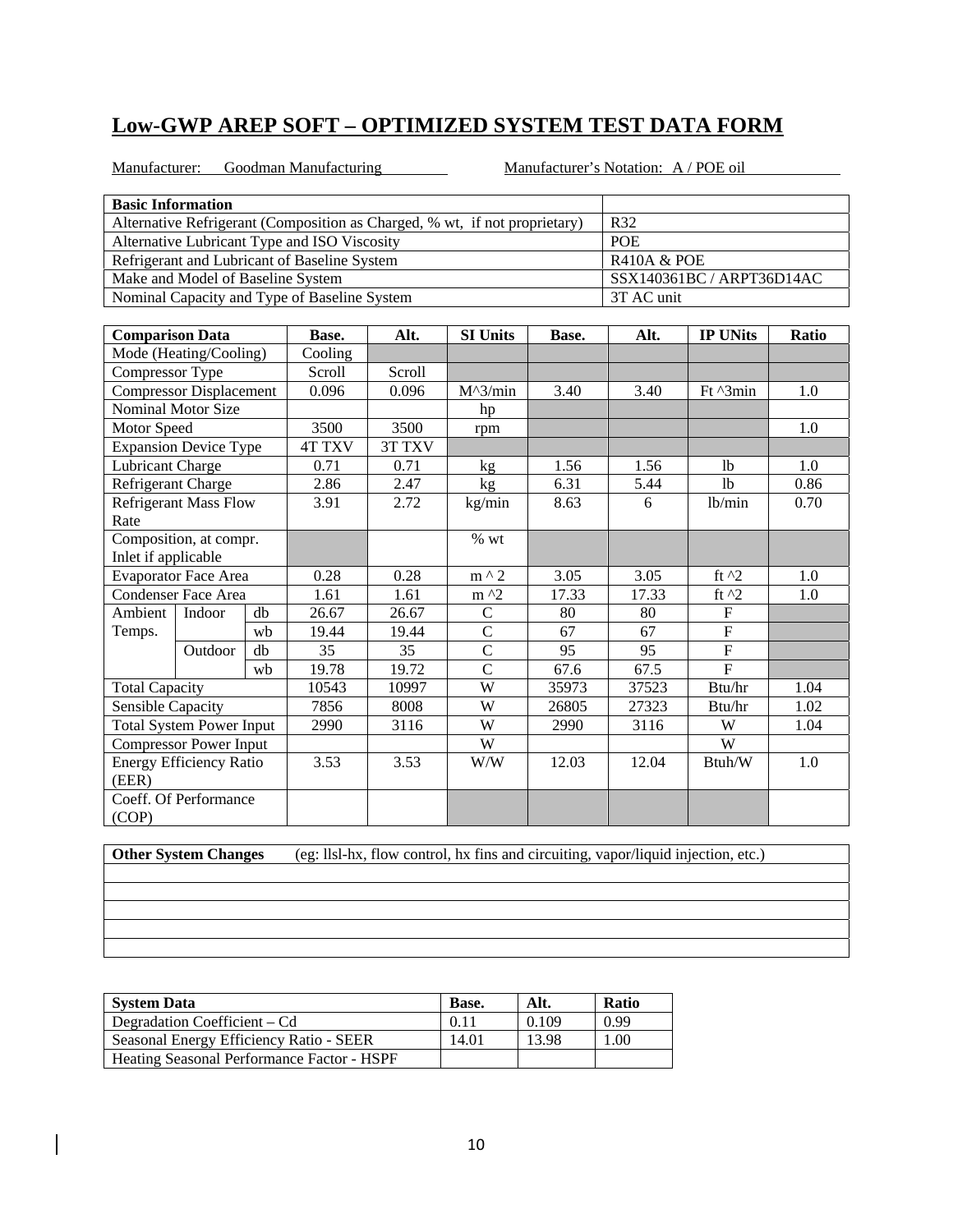Type of System: air-sourcing split AC Alternate Refrigerant: R32

(e.g., SSHP, window RAC, chiller, etc.) (and composition as charged, % weight, if not proprietary)

| <b>Air/Water Side Data</b> | Base. | Alt.  | <b>SI Units</b>   | Base. | Alt. | <b>IP Units</b> | <b>Ratio</b> |
|----------------------------|-------|-------|-------------------|-------|------|-----------------|--------------|
| Evaporator                 |       |       |                   |       |      |                 |              |
| Heat Exchange Fluid        |       |       |                   |       |      |                 |              |
| Flow Rate (gas)            | 31.23 | 31.09 | $m \lambda$ 3/min | 1103  | 1098 | $ft^3/min$      | 1.00         |
| Flow Rate (liquid)         |       |       | L/min             |       |      | gal/min         |              |
| <b>Inlet Temperature</b>   | 26.67 | 26.67 | C                 | 80.0  | 80.0 | F               |              |
| <b>Outlet Temperature</b>  | 14.44 | 14.11 | C                 | 58.0  | 57.4 | F               |              |
| Condenser                  |       |       |                   |       |      |                 |              |
| Heat Exchange Fluid        |       |       |                   |       |      |                 |              |
| Flow Rate (gas)            |       |       | $m \lambda$ 3/min |       |      | ft^3/min        |              |
| Flow Rate (liquid)         |       |       | L/min             |       |      | gal/min         |              |
| <b>Inlet Temperature</b>   | 35.0  | 35.0  | C                 | 95.0  | 95.0 | F               |              |
| <b>Outlet Temperature</b>  |       |       | C                 |       |      | F               |              |

| <b>Refrigerant Side Data</b>  |       | <b>Baseline</b> |       | <b>Alternative</b> |        | <b>Baseline</b> |        | <b>Alternative</b> |
|-------------------------------|-------|-----------------|-------|--------------------|--------|-----------------|--------|--------------------|
| Temperatures &                | T(C)  | $P$ [kPa]       | T(C)  | $P$ [kPa]          | T[F]   | P [psia]        | T[F]   | $P$ [psia]         |
| <b>Pressures</b>              |       |                 |       |                    |        |                 |        |                    |
| <b>Compressor Suction</b>     | 14.48 | 1098.4          | 14.9  | 1116.3             | 58.07  | 159.31          | 58.82  | 161.9              |
| <b>Compressor Discharge</b>   | 69.84 | 2781.3          | 83.2  | 2823.4             | 157.72 | 403.4           | 181.8  | 409.5              |
| Condenser Inlet               | 68.47 |                 | 81.22 |                    | 155.24 |                 | 178.19 |                    |
| <b>Condenser Outlet</b>       | 39.94 | 2699.5          | 39.98 | 2767.6             | 103.89 | 391.53          | 103.96 | 401.4              |
| <b>Expansion Device Inlet</b> | 39.12 | 2645.0          | 38.94 | 2747.6             | 102.42 | 383.63          | 102.10 | 398.5              |
| Subcooling, at expan.         | 4.48  |                 | 5.33  |                    | 8.07   |                 | 9.60   |                    |
| device                        |       |                 |       |                    |        |                 |        |                    |
| Evaporator Inlet              | 13.2  |                 | 12.26 |                    | 55.76  |                 | 54.06  |                    |
| <b>Evaporator Outlet</b>      | 12.51 | 1109.0          | 12.1  | 1121.1             | 54.52  | 160.85          | 53.88  | 162.6              |
| <b>Evaporator Superheat</b>   | 1.75  |                 | 1.71  |                    | 3.15   |                 | 3.08   |                    |

**Data Source(s) for Refrigerant Properties**  NIST REFPROP V9.1

#### **Additional Notes**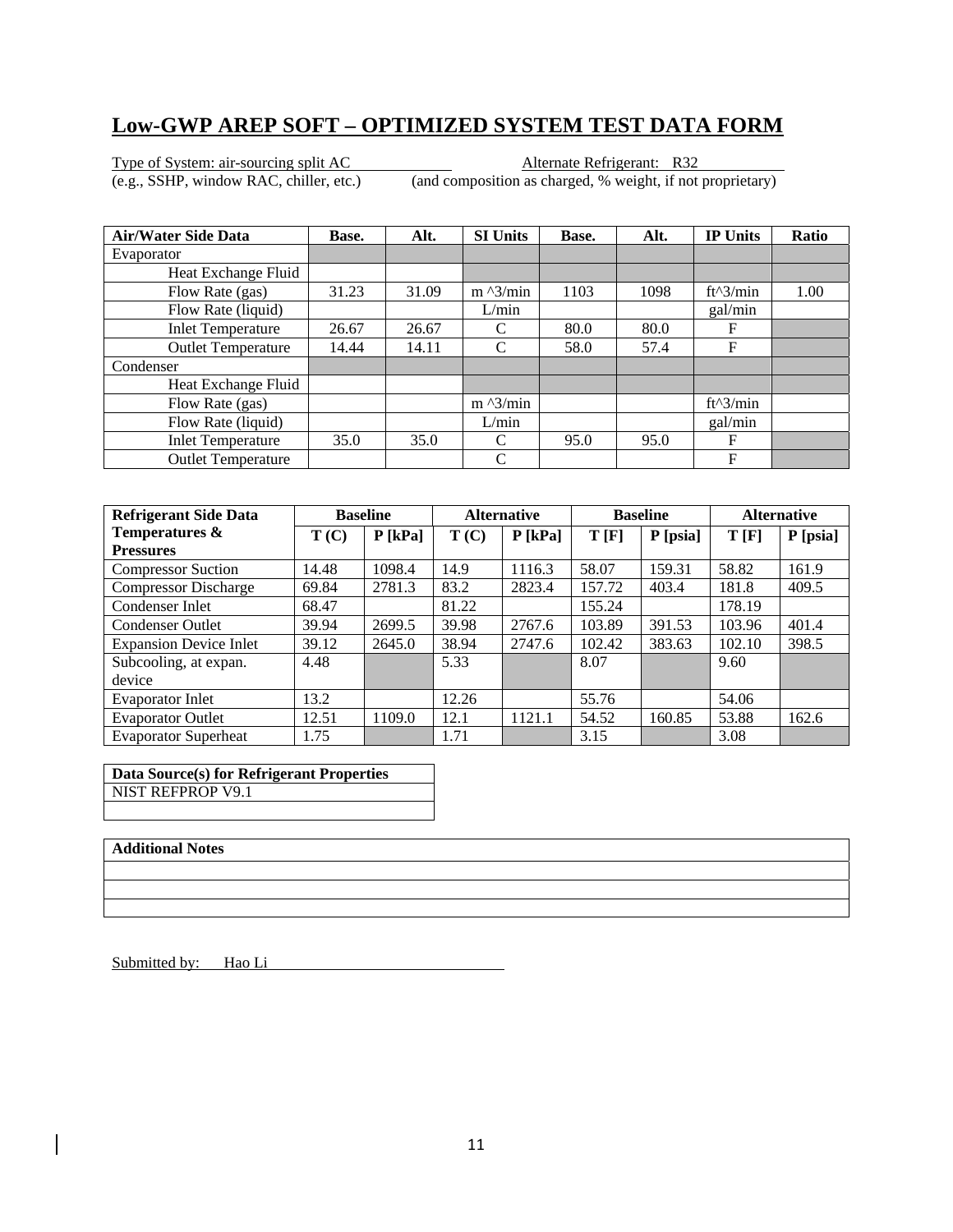Manufacturer: Goodman Manufacturing Manufacturer's Notation: B / POE oil

| <b>Basic Information</b>                                                   |              |          |                 |       |            |                           |              |  |
|----------------------------------------------------------------------------|--------------|----------|-----------------|-------|------------|---------------------------|--------------|--|
| Alternative Refrigerant (Composition as Charged, % wt, if not proprietary) |              |          |                 |       | R32        |                           |              |  |
| Alternative Lubricant Type and ISO Viscosity                               |              |          |                 |       | <b>POE</b> |                           |              |  |
| Refrigerant and Lubricant of Baseline System                               |              |          |                 |       |            | <b>R410A &amp; POE</b>    |              |  |
| Make and Model of Baseline System                                          |              |          |                 |       |            | SSX140361BC / ARPT36D14AC |              |  |
| Nominal Capacity and Type of Baseline System                               |              |          |                 |       | 3T AC unit |                           |              |  |
|                                                                            |              |          |                 |       |            |                           |              |  |
| <b>Comparison Data</b>                                                     | Base.        | Alt.     | <b>SI Units</b> | Base. | Alt.       | <b>IP UNits</b>           | <b>Ratio</b> |  |
| Mode (Heating/Cooling)                                                     | Cooling      |          |                 |       |            |                           |              |  |
| Compressor Type                                                            | Scroll       | Scroll   |                 |       |            |                           |              |  |
| <b>Compressor Displacement</b>                                             | 0.096        | 0.096    | $M^3/min$       | 3.40  | 3.40       | $Ft^{\prime}$ 3min        | 1.0          |  |
| Nominal Motor Size                                                         |              |          | hp              |       |            |                           |              |  |
| Motor Speed                                                                | 3500         | 3500     | rpm             |       |            |                           | 1.0          |  |
| <b>Demanded Nacional Tenso</b>                                             | $AT$ TV $VI$ | 2T T T T |                 |       |            |                           |              |  |

| www.prca                 |                                 |    | ouu           | JJUU.  | 1 pm          |       |       |                | $\mathbf{1} \cdot \mathbf{U}$ |
|--------------------------|---------------------------------|----|---------------|--------|---------------|-------|-------|----------------|-------------------------------|
|                          | <b>Expansion Device Type</b>    |    | <b>4T TXV</b> | 3T TXV |               |       |       |                |                               |
| <b>Lubricant Charge</b>  |                                 |    | 0.71          | 0.71   | kg            | 1.56  | 1.56  | <sup>1</sup> b | 1.0                           |
| Refrigerant Charge       |                                 |    | 2.86          | 2.47   | kg            | 6.31  | 5.44  | 1b             | 0.86                          |
|                          | <b>Refrigerant Mass Flow</b>    |    | 3.88          | 2.71   | kg/min        | 8.56  | 5.98  | lb/min         | 0.70                          |
| Rate                     |                                 |    |               |        |               |       |       |                |                               |
|                          | Composition, at compr.          |    |               |        | $%$ wt        |       |       |                |                               |
| Inlet if applicable      |                                 |    |               |        |               |       |       |                |                               |
|                          | <b>Evaporator Face Area</b>     |    | 0.28          | 0.28   | $m \wedge 2$  | 3.05  | 3.05  | ft $^{12}$     | 1.0                           |
|                          | <b>Condenser Face Area</b>      |    | 1.61          | 1.61   | $m^2$         | 17.33 | 17.33 | ft $^2$        | 1.0                           |
| Ambient                  | Indoor                          | db | 26.67         | 26.67  | $\mathsf{C}$  | 80.0  | 80.0  | $\mathbf{F}$   |                               |
| Temps.                   |                                 | wb | 19.44         | 19.44  | $\mathsf{C}$  | 67.0  | 67.0  | $\mathbf F$    |                               |
|                          | Outdoor                         | db | 27.78         | 27.78  | $\mathcal{C}$ | 82.0  | 82.0  | ${\bf F}$      |                               |
|                          |                                 | wb | 15.06         | 15.28  | $\mathsf{C}$  | 59.1  | 59.5  | $\overline{F}$ |                               |
| <b>Total Capacity</b>    |                                 |    | 11231         | 11662  | W             | 38323 | 39792 | Btu/hr         | 1.04                          |
| <b>Sensible Capacity</b> |                                 |    | 8135          | 8285   | W             | 27758 | 28269 | Btu/hr         | 1.02                          |
|                          | <b>Total System Power Input</b> |    | 2583          | 2689   | W             | 2583  | 2689  | W              | 1.04                          |
|                          | <b>Compressor Power Input</b>   |    |               |        | W             |       |       | W              |                               |
|                          | <b>Energy Efficiency Ratio</b>  |    | 4.35          | 4.34   | W/W           | 14.84 | 14.80 | Btuh/W         | 1.00                          |
| (EER)                    |                                 |    |               |        |               |       |       |                |                               |
| (COP)                    | Coeff. Of Performance           |    |               |        |               |       |       |                |                               |

**Other System Changes** (eg: llsl-hx, flow control, hx fins and circuiting, vapor/liquid injection, etc.)

**System Data Base.** Alt. Ratio Degradation Coefficient – Cd  $\begin{array}{|c|c|c|c|c|c|c|c|c|} \hline 0.11 & 0.109 & 0.99 \hline \end{array}$ Seasonal Energy Efficiency Ratio - SEER 14.01 13.98 1.00 Heating Seasonal Performance Factor - HSPF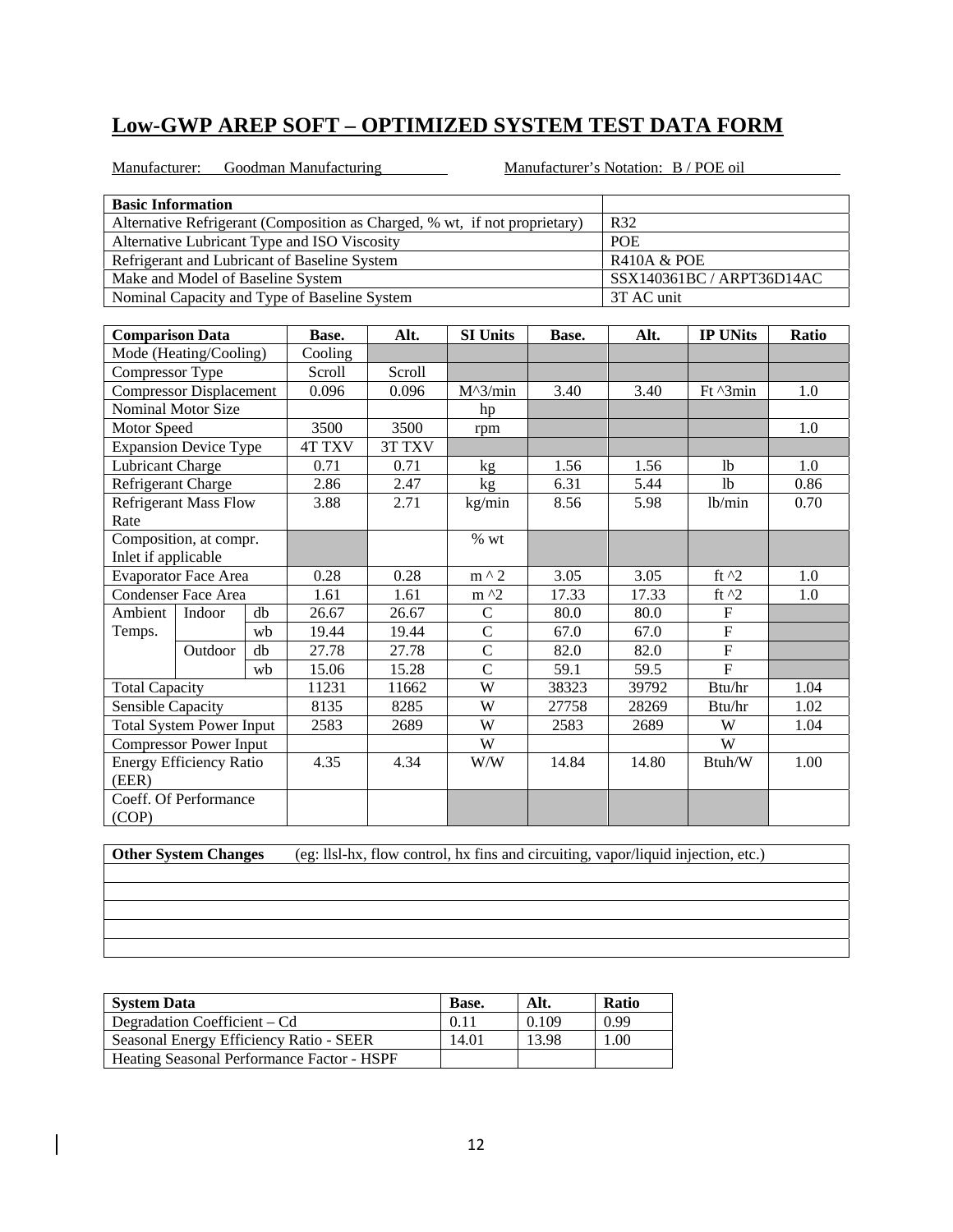Type of System: air-sourcing split AC Alternate Refrigerant: R32

(e.g., SSHP, window RAC, chiller, etc.) (and composition as charged, % weight, if not proprietary)

| <b>Air/Water Side Data</b> | Base. | Alt.  | <b>SI Units</b>   | Base. | Alt. | <b>IP Units</b> | <b>Ratio</b> |
|----------------------------|-------|-------|-------------------|-------|------|-----------------|--------------|
| Evaporator                 |       |       |                   |       |      |                 |              |
| Heat Exchange Fluid        |       |       |                   |       |      |                 |              |
| Flow Rate (gas)            | 31.3  | 31.1  | $m \lambda$ 3/min | 1105  | 1100 | $ft^3/min$      | 1.00         |
| Flow Rate (liquid)         |       |       | L/min             |       |      | gal/min         |              |
| <b>Inlet Temperature</b>   | 26.67 | 26.67 | C                 | 80.0  | 80.0 | F               |              |
| <b>Outlet Temperature</b>  | 14.06 | 13.78 | C                 | 57.3  | 56.8 | F               |              |
| Condenser                  |       |       |                   |       |      |                 |              |
| Heat Exchange Fluid        |       |       |                   |       |      |                 |              |
| Flow Rate (gas)            |       |       | $m \lambda$ 3/min |       |      | $ft^3/min$      |              |
| Flow Rate (liquid)         |       |       | L/min             |       |      | gal/min         |              |
| <b>Inlet Temperature</b>   | 27.78 | 27.78 | C                 | 82.0  | 82.0 | F               |              |
| <b>Outlet Temperature</b>  |       |       | C                 |       |      | F               |              |

| <b>Refrigerant Side Data</b>  |       | <b>Baseline</b> |       | <b>Alternative</b> |        | <b>Baseline</b> |        | <b>Alternative</b> |
|-------------------------------|-------|-----------------|-------|--------------------|--------|-----------------|--------|--------------------|
| Temperatures &                | T(C)  | $P$ [kPa]       | T(C)  | $P$ [kPa]          | T[F]   | P [psia]        | T[F]   | $P$ [psia]         |
| <b>Pressures</b>              |       |                 |       |                    |        |                 |        |                    |
| <b>Compressor Suction</b>     | 13.89 | 1078.4          | 14.67 | 1092.8             | 57.0   | 156.41          | 58.40  | 158.5              |
| <b>Compressor Discharge</b>   | 59.55 | 2333.0          | 71.19 | 2363.0             | 139.19 | 338.37          | 160.15 | 342.72             |
| Condenser Inlet               | 58.24 |                 | 69.33 |                    | 136.83 |                 | 156.8  |                    |
| <b>Condenser Outlet</b>       | 33.37 | 2237.3          | 33.17 | 2298.4             | 92.06  | 324.5           | 91.71  | 333.35             |
| <b>Expansion Device Inlet</b> | 33.17 | 2185.9          | 32.86 | 2279.2             | 91.71  | 317.04          | 91.14  | 330.57             |
| Subcooling, at expan.         | 2.59  |                 | 3.75  |                    | 4.67   |                 | 6.75   |                    |
| device                        |       |                 |       |                    |        |                 |        |                    |
| Evaporator Inlet              | 12.39 |                 | 11.48 |                    | 54.30  |                 | 52.67  |                    |
| <b>Evaporator Outlet</b>      | 12.33 | 1091.1          | 12.29 | 1099.0             | 54.19  | 158.25          | 54.13  | 159.4              |
| <b>Evaporator Superheat</b>   | 2.13  |                 | 2.54  |                    | 3.83   |                 | 4.57   |                    |

**Data Source(s) for Refrigerant Properties**  NIST REFPROP V9.1

#### **Additional Notes**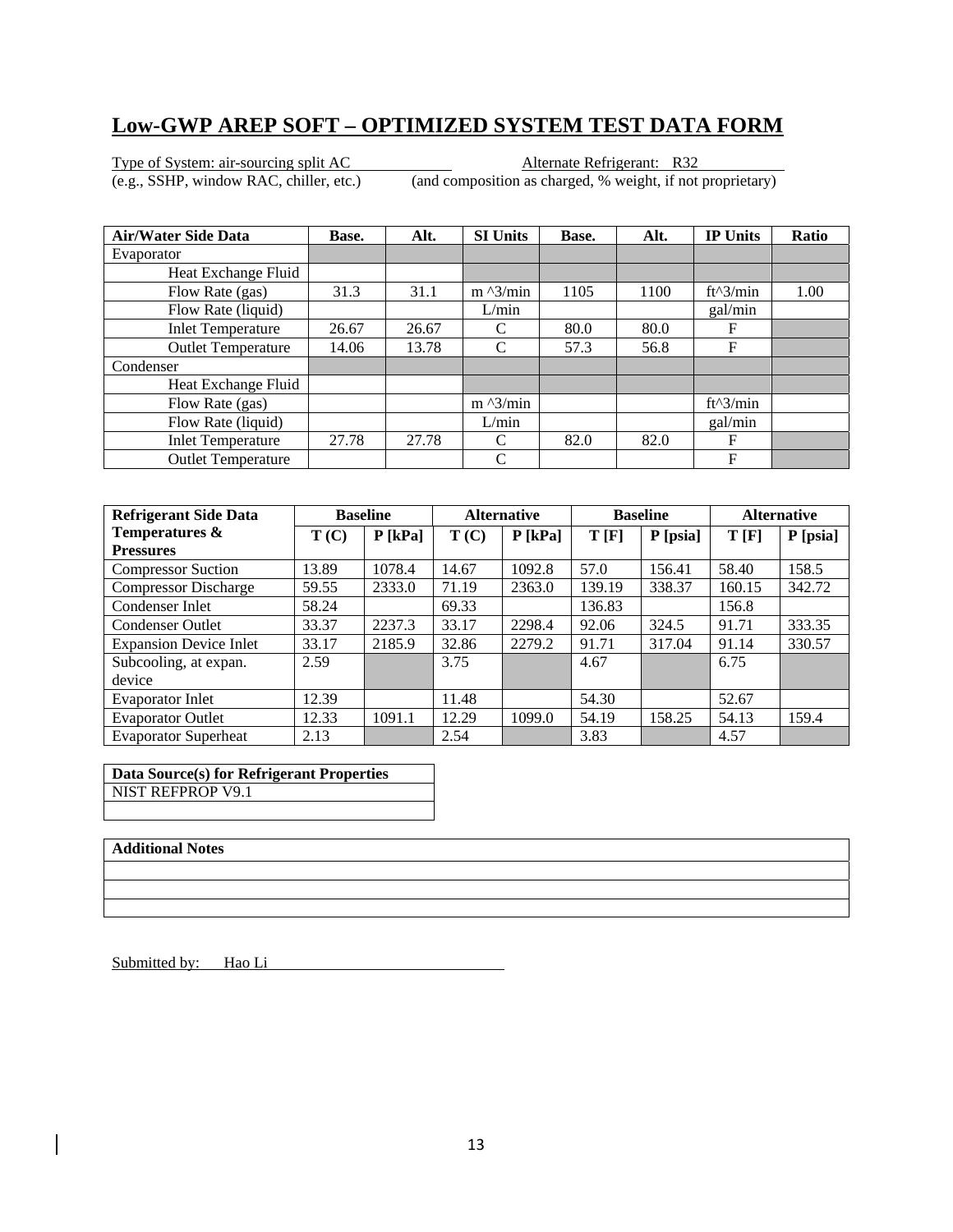Manufacturer: Goodman Manufacturing

Manufacturer's Notation: 115 °F / POE oil

| <b>Basic Information</b>                                                   |                           |
|----------------------------------------------------------------------------|---------------------------|
| Alternative Refrigerant (Composition as Charged, % wt, if not proprietary) | R32                       |
| Alternative Lubricant Type and ISO Viscosity                               | <b>POE</b>                |
| Refrigerant and Lubricant of Baseline System                               | <b>R410A &amp; POE</b>    |
| Make and Model of Baseline System                                          | SSX140361BC / ARPT36D14AC |
| Nominal Capacity and Type of Baseline System                               | 3T AC unit                |

| <b>Comparison Data</b>         |                                 |       | Base.   | Alt.              | <b>SI Units</b> | Base. | Alt.     | <b>IP UNits</b> | Ratio |
|--------------------------------|---------------------------------|-------|---------|-------------------|-----------------|-------|----------|-----------------|-------|
| Mode (Heating/Cooling)         |                                 |       | Cooling |                   |                 |       |          |                 |       |
| Compressor Type                |                                 |       | Scroll  | Scroll            |                 |       |          |                 |       |
| <b>Compressor Displacement</b> |                                 | 0.096 | 0.096   | $M^{\wedge}3/min$ | 3.40            | 3.40  | Ft ^3min | 1.0             |       |
|                                | Nominal Motor Size              |       |         |                   | hp              |       |          |                 |       |
| Motor Speed                    |                                 |       | 3500    | 3500              | rpm             |       |          |                 | 1.0   |
|                                | <b>Expansion Device Type</b>    |       | 4T TXV  | 3T TXV            |                 |       |          |                 |       |
| Lubricant Charge               |                                 |       | 0.71    | 0.71              | kg              | 1.56  | 1.56     | <sup>1</sup> b  | 1.0   |
| Refrigerant Charge             |                                 |       | 2.86    | 2.47              | kg              | 6.31  | 5.44     | <sup>1</sup> b  | 0.86  |
|                                | <b>Refrigerant Mass Flow</b>    |       | 3.62    | 2.61              | kg/min          | 7.97  | 5.75     | lb/min          | 0.72  |
| Rate                           |                                 |       |         |                   |                 |       |          |                 |       |
|                                | Composition, at compr.          |       |         |                   | % wt            |       |          |                 |       |
| Inlet if applicable            |                                 |       |         |                   |                 |       |          |                 |       |
|                                | <b>Evaporator Face Area</b>     |       | 0.28    | 0.28              | $m \wedge 2$    | 3.05  | 3.05     | ft $^2$         | 1.0   |
|                                | <b>Condenser Face Area</b>      |       | 1.61    | 1.61              | $m \lambda$     | 17.33 | 17.33    | ft $^{12}$      | 1.0   |
| Ambient                        | Indoor                          | db    | 28.89   | 28.89             | $\mathsf{C}$    | 84.0  | 84.0     | $F_{\rm}$       |       |
| Temps.                         |                                 | wb    | 18.89   | 18.89             | $\mathcal{C}$   | 66.0  | 66.0     | $\mathbf F$     |       |
|                                | Outdoor                         | db    | 46.11   | 46.11             | $\mathbf C$     | 115.0 | 115.0    | $\overline{F}$  |       |
|                                |                                 | wb    | 25.67   | 25.61             | $\overline{C}$  | 78.2  | 78.1     | $\mathbf F$     |       |
| <b>Total Capacity</b>          |                                 |       | 8659    | 9734              | W               | 29547 | 33215    | Btu/hr          | 1.12  |
| Sensible Capacity              |                                 |       | 8292    | 8882              | W               | 28292 | 30310    | Btu/hr          | 1.07  |
|                                | <b>Total System Power Input</b> |       | 3894    | 4052              | W               | 3894  | 4052     | W               | 1.04  |
|                                | <b>Compressor Power Input</b>   |       |         |                   | W               |       |          | W               |       |
|                                | <b>Energy Efficiency Ratio</b>  |       | 2.22    | 2.40              | W/W             | 7.59  | 8.20     | Btuh/W          | 1.08  |
| (EER)                          |                                 |       |         |                   |                 |       |          |                 |       |
|                                | Coeff. Of Performance           |       |         |                   |                 |       |          |                 |       |
| (COP)                          |                                 |       |         |                   |                 |       |          |                 |       |

**Other System Changes** (eg: llsl-hx, flow control, hx fins and circuiting, vapor/liquid injection, etc.)

System Data **Base.** Alt. Ratio

| System Data                                       | Base. | Alt.  | <b>Katio</b> |
|---------------------------------------------------|-------|-------|--------------|
| Degradation Coefficient – Cd                      | 0.11  | 0.109 | 0.99         |
| Seasonal Energy Efficiency Ratio - SEER           | 14.01 | 13.98 | .00          |
| <b>Heating Seasonal Performance Factor - HSPF</b> |       |       |              |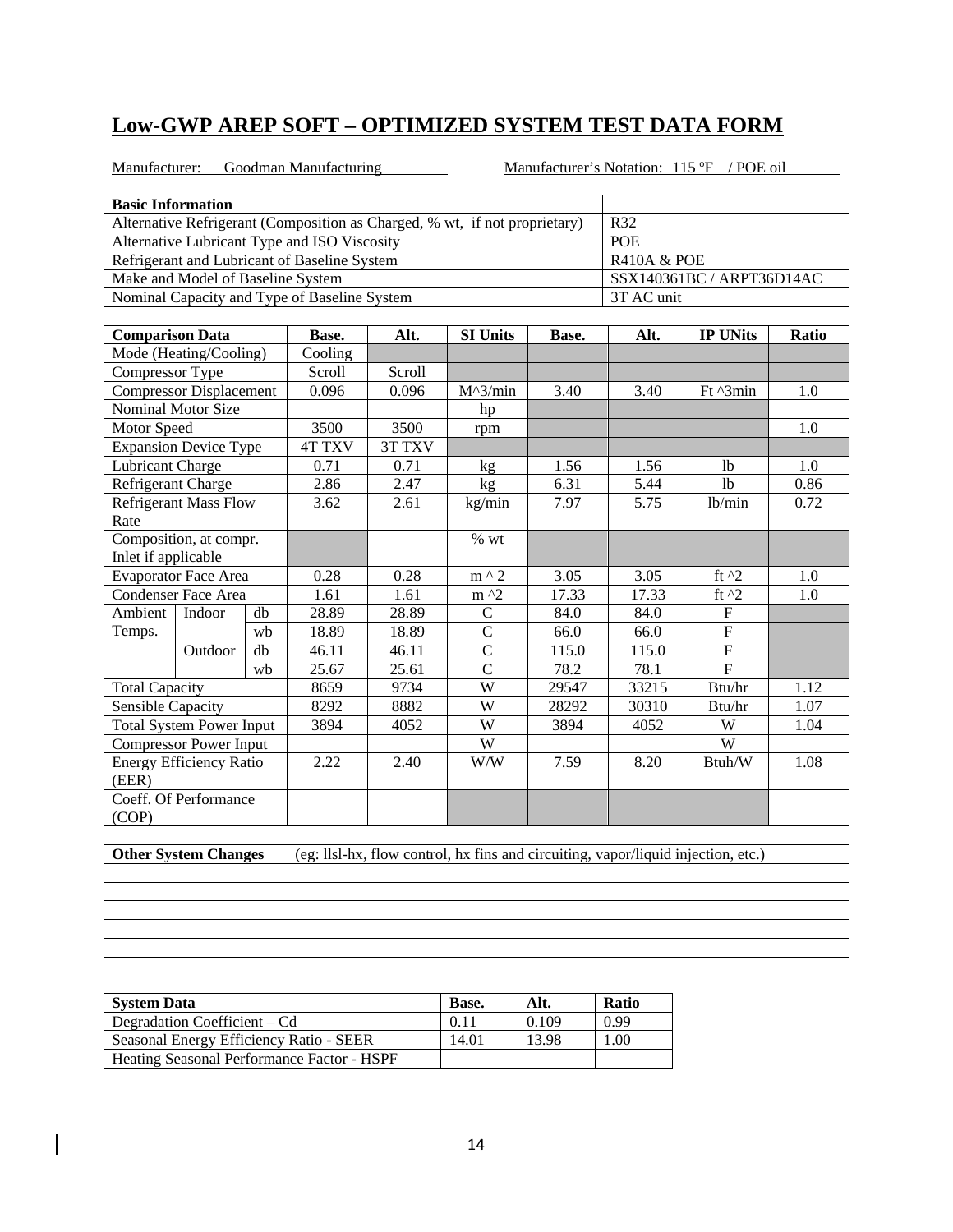Type of System: air-sourcing split AC Alternate Refrigerant: R32

(e.g., SSHP, window RAC, chiller, etc.) (and composition as charged, % weight, if not proprietary)

| <b>Air/Water Side Data</b> | Base. | Alt.  | <b>SI Units</b>   | Base.  | Alt.  | <b>IP Units</b> | <b>Ratio</b> |
|----------------------------|-------|-------|-------------------|--------|-------|-----------------|--------------|
| Evaporator                 |       |       |                   |        |       |                 |              |
| Heat Exchange Fluid        |       |       |                   |        |       |                 |              |
| Flow Rate (gas)            | 31.28 | 31.43 | $m \lambda$ 3/min | 1104.5 | 1110  | $ft^3/min$      | 1.00         |
| Flow Rate (liquid)         |       |       | L/min             |        |       | gal/min         |              |
| <b>Inlet Temperature</b>   | 28.89 | 28.89 | C                 | 84.0   | 84.0  | F               |              |
| <b>Outlet Temperature</b>  | 15.83 | 15.83 | C                 | 60.5   | 59.0  | F               |              |
| Condenser                  |       |       |                   |        |       |                 |              |
| Heat Exchange Fluid        |       |       |                   |        |       |                 |              |
| Flow Rate (gas)            |       |       | $m \lambda$ 3/min |        |       | ft^3/min        |              |
| Flow Rate (liquid)         |       |       | L/min             |        |       | gal/min         |              |
| <b>Inlet Temperature</b>   | 46.11 | 46.11 | C                 | 115.0  | 115.0 | F               |              |
| <b>Outlet Temperature</b>  |       |       | C                 |        |       | F               |              |

| <b>Refrigerant Side Data</b>  |       | <b>Baseline</b> |        | <b>Alternative</b> |        | <b>Baseline</b> | <b>Alternative</b> |            |
|-------------------------------|-------|-----------------|--------|--------------------|--------|-----------------|--------------------|------------|
| Temperatures &                | T(C)  | $P$ [kPa]       | T(C)   | $P$ [kPa]          | T[F]   | P [psia]        | T[F]               | $P$ [psia] |
| <b>Pressures</b>              |       |                 |        |                    |        |                 |                    |            |
| <b>Compressor Suction</b>     | 17.6  | 1119.0          | 18.22  | 1115.1             | 63.68  | 162.29          | 64.79              | 161.73     |
| <b>Compressor Discharge</b>   | 93.37 | 3622.5          | 161.73 | 3724.6             | 200.06 | 525.4           | 231.98             | 540.21     |
| Condenser Inlet               | 91.57 |                 | 108.47 |                    | 196.83 |                 | 227.24             |            |
| <b>Condenser Outlet</b>       | 49.79 | 3566.0          | 49.98  | 3683.7             | 121.62 | 517.2           | 121.96             | 534.27     |
| <b>Expansion Device Inlet</b> | 47.94 | 3518.6          | 48.16  | 3663.3             | 118.29 | 510.33          | 118.69             | 531.32     |
| Subcooling, at expan.         | 8.08  |                 | 8.62   |                    | 14.55  |                 | 15.52              |            |
| device                        |       |                 |        |                    |        |                 |                    |            |
| Evaporator Inlet              | 13.78 |                 | 12.43  |                    | 56.8   |                 | 54.38              |            |
| <b>Evaporator Outlet</b>      | 14.15 | 1128.5          | 13.73  | 1122.8             | 57.47  | 163.68          | 56.71              | 162.85     |
| <b>Evaporator Superheat</b>   | 2.81  |                 | 3.25   |                    | 5.06   |                 | 5.85               |            |

**Data Source(s) for Refrigerant Properties**  NIST REFPROP V9.1

#### **Additional Notes**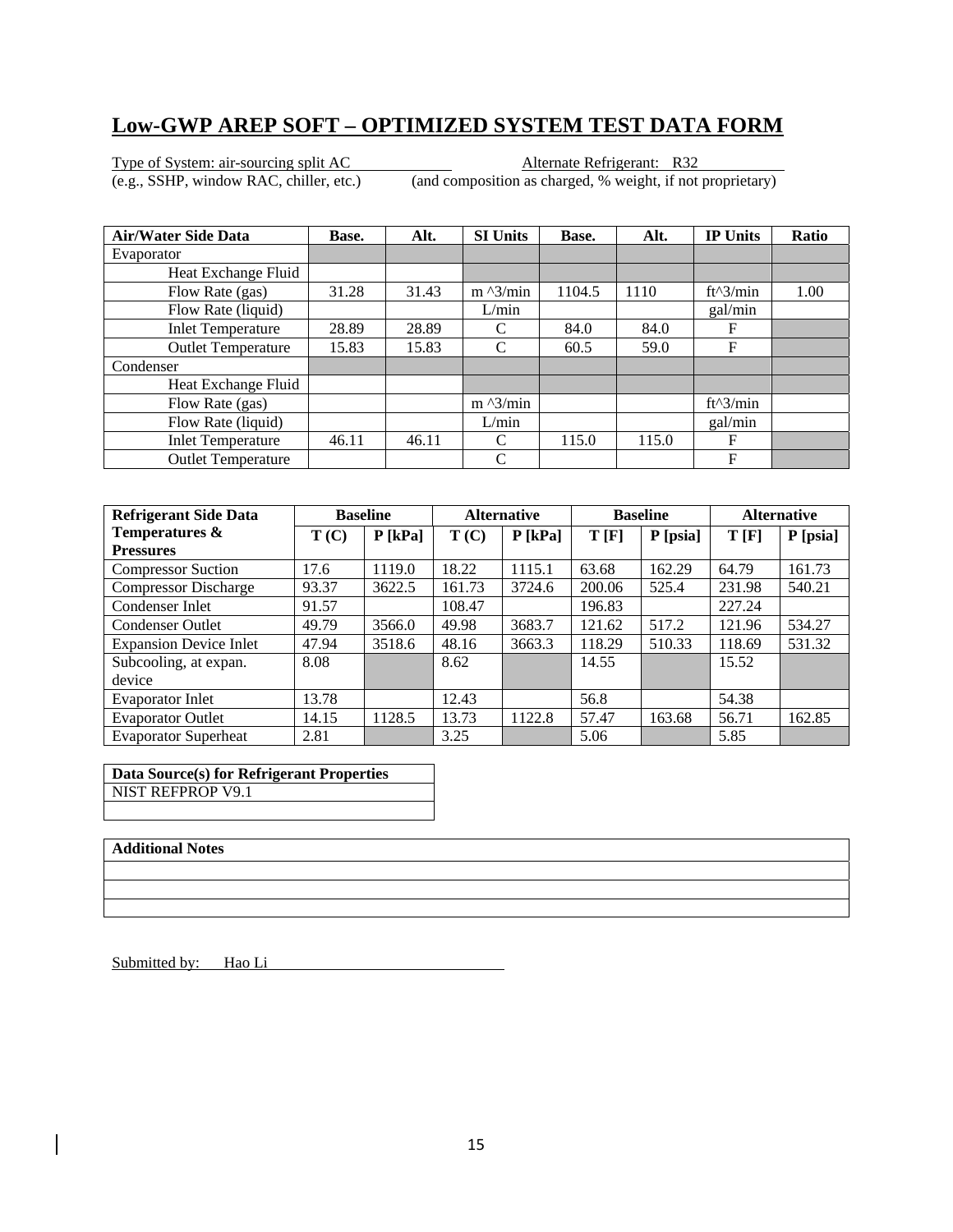Manufacturer: Goodman Manufacturing Manufacturer's Notation: A / prototype oil

| <b>Basic Information</b>                                                                                                          |                                              |    |                                              |                           |                 |                                       |            |                     |       |  |
|-----------------------------------------------------------------------------------------------------------------------------------|----------------------------------------------|----|----------------------------------------------|---------------------------|-----------------|---------------------------------------|------------|---------------------|-------|--|
| Alternative Refrigerant (Composition as Charged, % wt, if not proprietary)<br>R32<br>Alternative Lubricant Type and ISO Viscosity |                                              |    |                                              |                           |                 |                                       |            |                     |       |  |
|                                                                                                                                   |                                              |    | Prototype oil                                |                           |                 |                                       |            |                     |       |  |
|                                                                                                                                   | Refrigerant and Lubricant of Baseline System |    | <b>R410A &amp; POE</b>                       |                           |                 |                                       |            |                     |       |  |
|                                                                                                                                   | Make and Model of Baseline System            |    |                                              | SSX140361BC / ARPT36D14AC |                 |                                       |            |                     |       |  |
|                                                                                                                                   |                                              |    | Nominal Capacity and Type of Baseline System |                           |                 |                                       | 3T AC unit |                     |       |  |
|                                                                                                                                   |                                              |    |                                              |                           |                 |                                       |            |                     |       |  |
| <b>Comparison Data</b>                                                                                                            |                                              |    | Base.                                        | Alt.                      | <b>SI Units</b> | Base.                                 | Alt.       | <b>IP UNits</b>     | Ratio |  |
|                                                                                                                                   | Mode (Heating/Cooling)                       |    | Cooling                                      |                           |                 |                                       |            |                     |       |  |
| Compressor Type                                                                                                                   |                                              |    | Scroll                                       | Scroll                    |                 |                                       |            |                     |       |  |
|                                                                                                                                   | <b>Compressor Displacement</b>               |    | 0.096                                        | 0.096                     | $M^3/min$       | 3.40                                  | 3.40       | Ft ^3min            | 1.0   |  |
|                                                                                                                                   | Nominal Motor Size                           |    |                                              |                           | hp              |                                       |            |                     |       |  |
| Motor Speed                                                                                                                       |                                              |    | 3500                                         | 3500                      | rpm             |                                       |            |                     | 1.0   |  |
|                                                                                                                                   | <b>Expansion Device Type</b>                 |    | <b>4T TXV</b>                                | 3T TXV                    |                 |                                       |            |                     |       |  |
| Lubricant Charge                                                                                                                  |                                              |    | 0.71                                         | 0.71                      | kg              | 1.56<br>1.56<br>1.0<br>1 <sub>b</sub> |            |                     |       |  |
| Refrigerant Charge<br>2.86<br>2.52<br>6.31<br>5.56<br><b>lb</b><br>kg                                                             |                                              |    |                                              |                           |                 |                                       | 0.88       |                     |       |  |
|                                                                                                                                   | Refrigerant Mass Flow                        |    | 3.91                                         | 2.79                      | kg/min          | 8.63                                  | 6.14       | lb/min              | 0.71  |  |
| Rate                                                                                                                              |                                              |    |                                              |                           |                 |                                       |            |                     |       |  |
|                                                                                                                                   | Composition, at compr.                       |    |                                              |                           | $%$ wt          |                                       |            |                     |       |  |
| Inlet if applicable                                                                                                               |                                              |    |                                              |                           |                 |                                       |            |                     |       |  |
|                                                                                                                                   | <b>Evaporator Face Area</b>                  |    | 0.28                                         | 0.28                      | m ^ 2           | 3.05                                  | 3.05       | ft $^2$             | 1.0   |  |
|                                                                                                                                   | <b>Condenser Face Area</b>                   |    | 1.61                                         | 1.61                      | m ^2            | 17.33                                 | 17.33      | $\overline{f}$ t ^2 | 1.0   |  |
| Ambient                                                                                                                           | Indoor                                       | db | 26.67                                        | 26.67                     | $\mathbf C$     | 80                                    | 80         | F                   |       |  |
| Temps.                                                                                                                            |                                              | wb | 19.44                                        | 19.44                     | $\overline{C}$  | 67                                    | 67         | $\overline{F}$      |       |  |
|                                                                                                                                   | Outdoor                                      | db | 35                                           | 35                        | $\overline{C}$  | 95                                    | 95         | $\mathbf F$         |       |  |
|                                                                                                                                   |                                              | wb | 19.78                                        | 21.72                     | $\overline{C}$  | 67.6                                  | 71.1       | $\overline{F}$      |       |  |
| <b>Total Capacity</b>                                                                                                             |                                              |    | 10543                                        | 11333                     | W               | 35973                                 | 38669      | Btu/hr              | 1.07  |  |
| <b>Sensible Capacity</b>                                                                                                          |                                              |    | 7856                                         | 8150                      | W               | 26805                                 | 27807      | Btu/hr              | 1.04  |  |
|                                                                                                                                   | <b>Total System Power Input</b>              |    | 2990                                         | 3113                      | W               | 2990                                  | 3113       | W                   | 1.04  |  |
|                                                                                                                                   | <b>Compressor Power Input</b>                |    |                                              |                           | W               |                                       |            | W                   |       |  |
|                                                                                                                                   | <b>Energy Efficiency Ratio</b>               |    | 3.53                                         | 3.64                      | W/W             | 12.03                                 | 12.42      | Btuh/W              | 1.03  |  |
| (EER)                                                                                                                             |                                              |    |                                              |                           |                 |                                       |            |                     |       |  |
|                                                                                                                                   | Coeff. Of Performance                        |    |                                              |                           |                 |                                       |            |                     |       |  |
| (COP)                                                                                                                             |                                              |    |                                              |                           |                 |                                       |            |                     |       |  |

**Other System Changes** (eg: llsl-hx, flow control, hx fins and circuiting, vapor/liquid injection, etc.)

**System Data Base.** Alt. Ratio Degradation Coefficient – Cd  $\begin{array}{|c|c|c|c|c|c|c|c|c|} \hline 0.11 & 0.081 & 0.74 \hline \end{array}$ Seasonal Energy Efficiency Ratio - SEER 14.01 14.46 1.03 Heating Seasonal Performance Factor - HSPF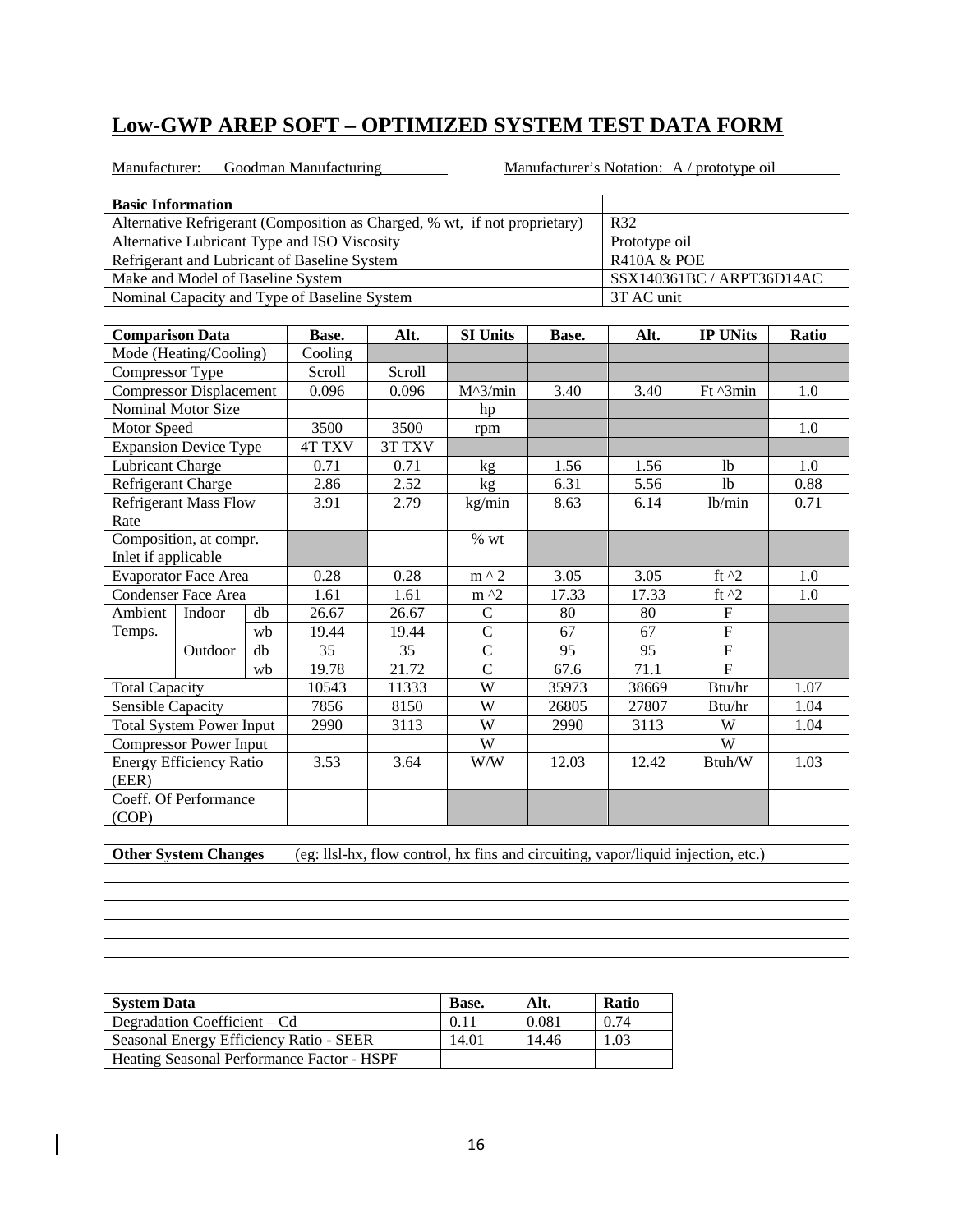Type of System: air-sourcing split AC Alternate Refrigerant: R32

(e.g., SSHP, window RAC, chiller, etc.) (and composition as charged, % weight, if not proprietary)

| <b>Air/Water Side Data</b> | Base. | Alt.  | <b>SI Units</b>   | Base. | Alt. | <b>IP Units</b> | <b>Ratio</b> |
|----------------------------|-------|-------|-------------------|-------|------|-----------------|--------------|
| Evaporator                 |       |       |                   |       |      |                 |              |
| Heat Exchange Fluid        |       |       |                   |       |      |                 |              |
| Flow Rate (gas)            | 31.23 | 31.32 | $m \lambda$ 3/min | 1103  | 1106 | $ft^3/min$      | 1.00         |
| Flow Rate (liquid)         |       |       | L/min             |       |      | gal/min         |              |
| <b>Inlet Temperature</b>   | 26.67 | 26.67 | C                 | 80.0  | 80.0 | F               |              |
| <b>Outlet Temperature</b>  | 14.44 | 14.06 | C                 | 58.0  | 57.3 | F               |              |
| Condenser                  |       |       |                   |       |      |                 |              |
| Heat Exchange Fluid        |       |       |                   |       |      |                 |              |
| Flow Rate (gas)            |       |       | $m \lambda$ 3/min |       |      | ft^3/min        |              |
| Flow Rate (liquid)         |       |       | L/min             |       |      | gal/min         |              |
| <b>Inlet Temperature</b>   | 35.0  | 35.0  | C                 | 95.0  | 95.0 | F               |              |
| <b>Outlet Temperature</b>  |       |       | C                 |       |      | F               |              |

| <b>Refrigerant Side Data</b>  |       | <b>Baseline</b> |       | <b>Alternative</b> | <b>Baseline</b> |          | <b>Alternative</b> |            |
|-------------------------------|-------|-----------------|-------|--------------------|-----------------|----------|--------------------|------------|
| Temperatures &                | T(C)  | $P$ [kPa]       | T(C)  | $P$ [kPa]          | T[F]            | P [psia] | T[F]               | $P$ [psia] |
| <b>Pressures</b>              |       |                 |       |                    |                 |          |                    |            |
| <b>Compressor Suction</b>     | 14.48 | 1098.4          | 15.09 | 1108.7             | 58.07           | 159.31   | 59.16              | 160.81     |
| <b>Compressor Discharge</b>   | 69.84 | 2781.3          | 83.52 | 2847.0             | 157.72          | 403.4    | 182.34             | 412.92     |
| Condenser Inlet               | 68.47 |                 | 80.66 |                    | 155.24          |          | 177.19             |            |
| <b>Condenser Outlet</b>       | 39.94 | 2699.5          | 40.33 | 2788.6             | 103.89          | 391.53   | 104.59             | 404.45     |
| <b>Expansion Device Inlet</b> | 39.12 | 2645.0          | 39.52 | 2766.6             | 102.42          | 383.63   | 103.13             | 401.26     |
| Subcooling, at expan.         | 4.48  |                 | 5.05  |                    | 8.07            |          | 9.09               |            |
| device                        |       |                 |       |                    |                 |          |                    |            |
| Evaporator Inlet              | 13.2  |                 | 12.05 |                    | 55.76           |          | 53.69              |            |
| <b>Evaporator Outlet</b>      | 12.51 | 1109.0          | 11.94 | 1115.2             | 54.52           | 160.85   | 53.49              | 161.75     |
| <b>Evaporator Superheat</b>   | 1.75  |                 | 1.69  |                    | 3.15            |          | 3.05               |            |

**Data Source(s) for Refrigerant Properties**  NIST REFPROP V9.1

#### **Additional Notes**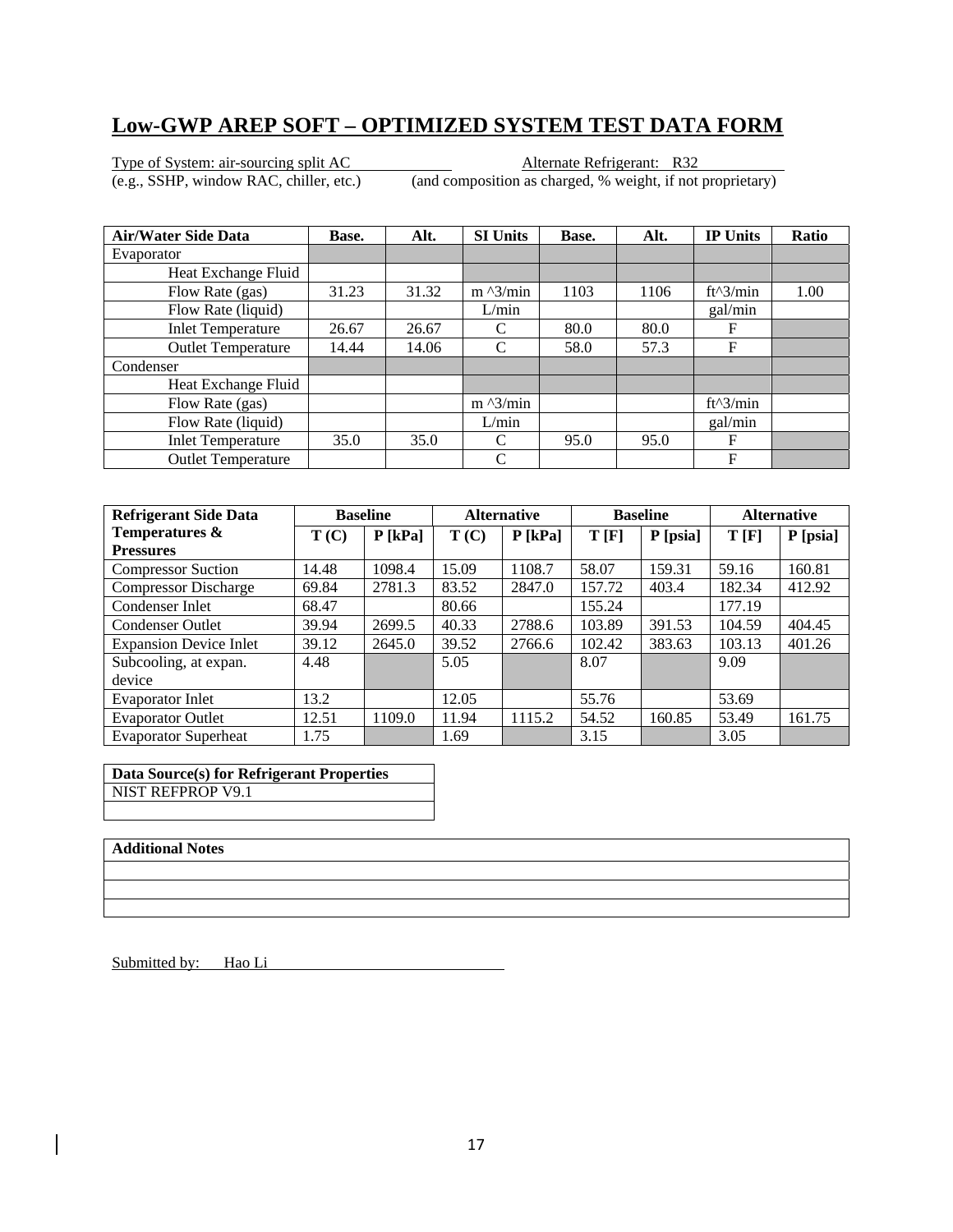Manufacturer: Goodman Manufacturing Manufacturer's Notation: B / prototype oil

| <b>Basic Information</b>                                                                                                   |                                              |    |               |                        |                 |                                        |       |                           |       |  |
|----------------------------------------------------------------------------------------------------------------------------|----------------------------------------------|----|---------------|------------------------|-----------------|----------------------------------------|-------|---------------------------|-------|--|
| Alternative Refrigerant (Composition as Charged, % wt, if not proprietary)<br>Alternative Lubricant Type and ISO Viscosity |                                              |    |               |                        |                 |                                        |       |                           |       |  |
|                                                                                                                            |                                              |    |               | Prototype oil          |                 |                                        |       |                           |       |  |
|                                                                                                                            | Refrigerant and Lubricant of Baseline System |    |               | <b>R410A &amp; POE</b> |                 |                                        |       |                           |       |  |
|                                                                                                                            | Make and Model of Baseline System            |    |               |                        |                 |                                        |       | SSX140361BC / ARPT36D14AC |       |  |
|                                                                                                                            | Nominal Capacity and Type of Baseline System |    |               |                        |                 |                                        |       |                           |       |  |
|                                                                                                                            |                                              |    |               |                        |                 |                                        |       |                           |       |  |
| <b>Comparison Data</b>                                                                                                     |                                              |    | Base.         | Alt.                   | <b>SI Units</b> | Base.                                  | Alt.  | <b>IP UNits</b>           | Ratio |  |
|                                                                                                                            | Mode (Heating/Cooling)                       |    | Cooling       |                        |                 |                                        |       |                           |       |  |
| Compressor Type                                                                                                            |                                              |    | Scroll        | Scroll                 |                 |                                        |       |                           |       |  |
|                                                                                                                            | <b>Compressor Displacement</b>               |    | 0.096         | 0.096                  | $M^3/min$       | 3.40                                   | 3.40  | Ft ^3min                  | 1.0   |  |
|                                                                                                                            | Nominal Motor Size                           |    |               |                        | hp              |                                        |       |                           |       |  |
| Motor Speed                                                                                                                |                                              |    | 3500          | 3500                   | rpm             |                                        |       |                           | 1.0   |  |
|                                                                                                                            | <b>Expansion Device Type</b>                 |    | <b>4T TXV</b> | 3T TXV                 |                 |                                        |       |                           |       |  |
| Lubricant Charge                                                                                                           |                                              |    | 0.71          | 0.71                   | kg              | 1.56                                   | 1.56  | 1 <sub>b</sub>            | 1.0   |  |
| Refrigerant Charge                                                                                                         |                                              |    | 2.86          | 2.52                   | kg              | 5.56<br>1 <sub>b</sub><br>6.31<br>0.88 |       |                           |       |  |
|                                                                                                                            | <b>Refrigerant Mass Flow</b>                 |    | 3.88          |                        | kg/min          | 8.56                                   | 6.14  | lb/min                    | 0.72  |  |
| Rate                                                                                                                       |                                              |    |               |                        |                 |                                        |       |                           |       |  |
|                                                                                                                            | Composition, at compr.                       |    |               |                        | $\%$ wt         |                                        |       |                           |       |  |
| Inlet if applicable                                                                                                        |                                              |    |               |                        |                 |                                        |       |                           |       |  |
|                                                                                                                            | <b>Evaporator Face Area</b>                  |    | 0.28          | 0.28                   | $m \wedge 2$    | 3.05                                   | 3.05  | ft $^2$                   | 1.0   |  |
|                                                                                                                            | <b>Condenser Face Area</b>                   |    | 1.61          | 1.61                   | $m \lambda$     | 17.33                                  | 17.33 | ft $^{\wedge}2$           | 1.0   |  |
| Ambient                                                                                                                    | Indoor                                       | db | 26.67         | 26.67                  | $\mathbf C$     | 80.0                                   | 80.0  | $\boldsymbol{\mathrm{F}}$ |       |  |
| Temps.                                                                                                                     |                                              | wb | 19.44         | 19.44                  | $\overline{C}$  | 67.0                                   | 67.0  | $\overline{F}$            |       |  |
|                                                                                                                            | Outdoor                                      | db | 27.78         | 27.78                  | $\overline{C}$  | 82.0                                   | 82.0  | $\overline{F}$            |       |  |
|                                                                                                                            |                                              | wb | 15.06         | 14.72                  | $\mathcal{C}$   | 59.1                                   | 58.5  | $\overline{F}$            |       |  |
| <b>Total Capacity</b>                                                                                                      |                                              |    | 11231         | 11906                  | W               | 38323                                  | 40623 | Btu/hr                    | 1.06  |  |
| <b>Sensible Capacity</b>                                                                                                   |                                              |    | 8135          | 8395                   | W               | 27758                                  | 28644 | Btu/hr                    | 1.03  |  |
|                                                                                                                            | <b>Total System Power Input</b>              |    | 2583          | 2695                   | W               | 2583<br>2695<br>W<br>1.04              |       |                           |       |  |
|                                                                                                                            | <b>Compressor Power Input</b>                |    |               |                        | W               |                                        |       | W                         |       |  |
|                                                                                                                            | <b>Energy Efficiency Ratio</b>               |    | 4.35          | 4.42                   | W/W             | 14.84                                  | 15.08 | Btuh/W                    | 1.02  |  |
| (EER)                                                                                                                      |                                              |    |               |                        |                 |                                        |       |                           |       |  |
|                                                                                                                            | Coeff. Of Performance                        |    |               |                        |                 |                                        |       |                           |       |  |
| (COP)                                                                                                                      |                                              |    |               |                        |                 |                                        |       |                           |       |  |

| <b>System Data</b>                         | <b>Base.</b> | Alt.  | <b>Ratio</b> |
|--------------------------------------------|--------------|-------|--------------|
| Degradation Coefficient – Cd               | 0.11         | 0.081 | 0.74         |
| Seasonal Energy Efficiency Ratio - SEER    | 14.01        | 14.46 | 1.03         |
| Heating Seasonal Performance Factor - HSPF |              |       |              |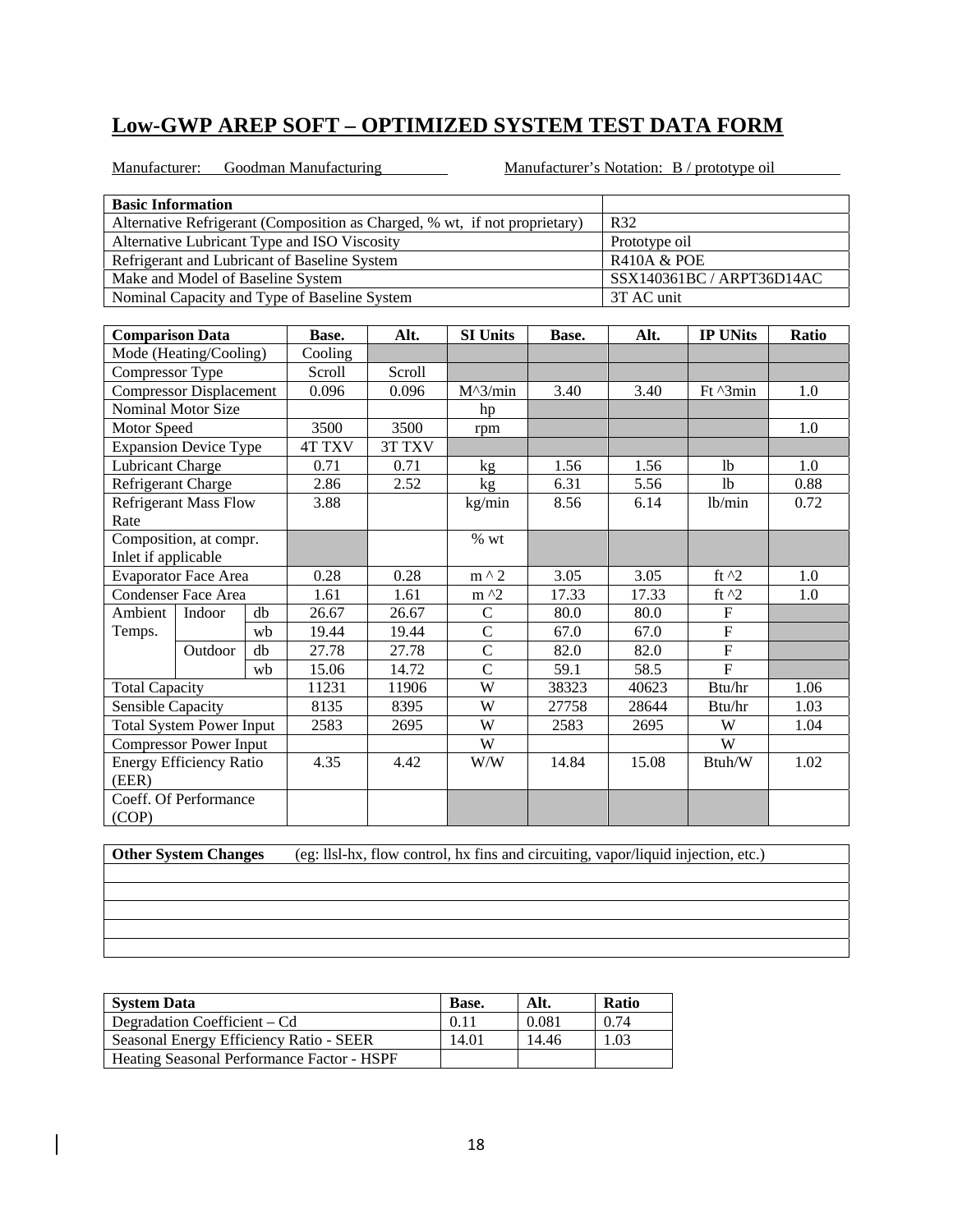Type of System: air-sourcing split AC Alternate Refrigerant: R32

(e.g., SSHP, window RAC, chiller, etc.) (and composition as charged, % weight, if not proprietary)

| <b>Air/Water Side Data</b> | Base. | Alt.  | <b>SI Units</b>   | Base. | Alt. | <b>IP Units</b> | <b>Ratio</b> |
|----------------------------|-------|-------|-------------------|-------|------|-----------------|--------------|
| Evaporator                 |       |       |                   |       |      |                 |              |
| Heat Exchange Fluid        |       |       |                   |       |      |                 |              |
| Flow Rate (gas)            | 31.3  | 31.4  | $m \lambda$ 3/min | 1105  | 1108 | $ft^3/min$      | 1.00         |
| Flow Rate (liquid)         |       |       | L/min             |       |      | gal/min         |              |
| <b>Inlet Temperature</b>   | 26.67 | 26.67 | C                 | 80.0  | 80.0 | F               |              |
| <b>Outlet Temperature</b>  | 14.06 | 13.67 | C                 | 57.3  | 56.6 | F               |              |
| Condenser                  |       |       |                   |       |      |                 |              |
| Heat Exchange Fluid        |       |       |                   |       |      |                 |              |
| Flow Rate (gas)            |       |       | $m \lambda$ 3/min |       |      | $ft^3/min$      |              |
| Flow Rate (liquid)         |       |       | L/min             |       |      | gal/min         |              |
| <b>Inlet Temperature</b>   | 27.78 | 27.78 | C                 | 82.0  | 82.0 | F               |              |
| <b>Outlet Temperature</b>  |       |       | C                 |       |      | F               |              |

| <b>Refrigerant Side Data</b>  |       | <b>Baseline</b> |       | <b>Alternative</b> |        | <b>Baseline</b> | <b>Alternative</b> |            |
|-------------------------------|-------|-----------------|-------|--------------------|--------|-----------------|--------------------|------------|
| Temperatures &                | T(C)  | $P$ [kPa]       | T(C)  | $P$ [kPa]          | T[F]   | P [psia]        | T[F]               | $P$ [psia] |
| <b>Pressures</b>              |       |                 |       |                    |        |                 |                    |            |
| <b>Compressor Suction</b>     | 13.89 | 1078.4          | 14.27 | 1092               | 57.0   | 156.41          | 57.68              | 158.38     |
| <b>Compressor Discharge</b>   | 59.55 | 2333.0          | 70.71 | 2378               | 139.19 | 338.37          | 159.28             | 344.9      |
| Condenser Inlet               | 58.24 |                 | 68.13 |                    | 136.83 |                 | 154.63             |            |
| <b>Condenser Outlet</b>       | 33.37 | 2237.3          | 34.12 | 2308.5             | 92.06  | 324.5           | 93.41              | 334.82     |
| <b>Expansion Device Inlet</b> | 33.17 | 2185.9          | 33.93 | 2286.9             | 91.71  | 317.04          | 93.07              | 331.69     |
| Subcooling, at expan.         | 2.59  |                 | 2.81  |                    | 4.67   |                 | 5.05               |            |
| device                        |       |                 |       |                    |        |                 |                    |            |
| Evaporator Inlet              | 12.39 |                 | 11.45 |                    | 54.30  |                 | 52.61              |            |
| <b>Evaporator Outlet</b>      | 12.33 | 1091.1          | 12.21 | 1099.4             | 54.19  | 158.25          | 53.98              | 159.45     |
| <b>Evaporator Superheat</b>   | 2.13  |                 | 2.45  |                    | 3.83   |                 | 4.41               |            |

**Data Source(s) for Refrigerant Properties**  NIST REFPROP V9.1

#### **Additional Notes**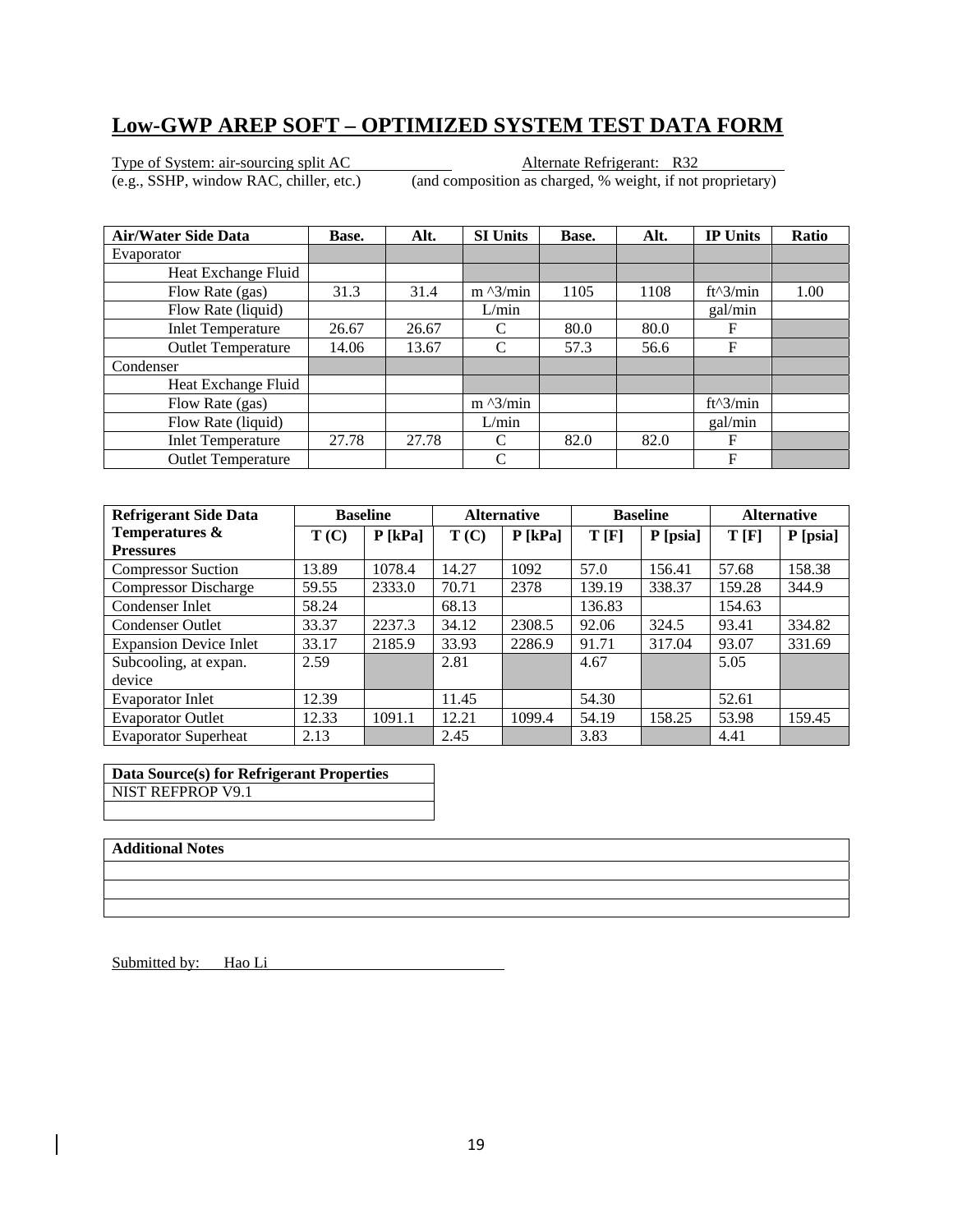Manufacturer: Goodman Manufacturing

Manufacturer's Notation:  $115 \text{ }^{\circ}\text{F}$  / prototype oil

| <b>Basic Information</b>                                                                                                   |                                              |    |                                              |        |                 |       |                                |                           |       |  |
|----------------------------------------------------------------------------------------------------------------------------|----------------------------------------------|----|----------------------------------------------|--------|-----------------|-------|--------------------------------|---------------------------|-------|--|
| Alternative Refrigerant (Composition as Charged, % wt, if not proprietary)<br>Alternative Lubricant Type and ISO Viscosity |                                              |    |                                              |        |                 |       | R32                            |                           |       |  |
|                                                                                                                            |                                              |    | Prototype oil                                |        |                 |       |                                |                           |       |  |
|                                                                                                                            | Refrigerant and Lubricant of Baseline System |    | <b>R410A &amp; POE</b>                       |        |                 |       |                                |                           |       |  |
|                                                                                                                            | Make and Model of Baseline System            |    |                                              |        |                 |       |                                | SSX140361BC / ARPT36D14AC |       |  |
|                                                                                                                            |                                              |    | Nominal Capacity and Type of Baseline System |        |                 |       | 3T AC unit                     |                           |       |  |
|                                                                                                                            |                                              |    |                                              |        |                 |       |                                |                           |       |  |
| <b>Comparison Data</b>                                                                                                     |                                              |    | Base.                                        | Alt.   | <b>SI Units</b> | Base. | Alt.                           | <b>IP UNits</b>           | Ratio |  |
|                                                                                                                            | Mode (Heating/Cooling)                       |    | Cooling                                      |        |                 |       |                                |                           |       |  |
| Compressor Type                                                                                                            |                                              |    | Scroll                                       | Scroll |                 |       |                                |                           |       |  |
|                                                                                                                            | <b>Compressor Displacement</b>               |    | 0.096                                        | 0.096  | $M^3/min$       | 3.40  | 3.40                           | Ft ^3min                  | 1.0   |  |
|                                                                                                                            | <b>Nominal Motor Size</b>                    |    |                                              |        | hp              |       |                                |                           |       |  |
| Motor Speed                                                                                                                |                                              |    | 3500                                         | 3500   | rpm             |       |                                |                           | 1.0   |  |
|                                                                                                                            | <b>Expansion Device Type</b>                 |    | <b>4T TXV</b>                                | 3T TXV |                 |       |                                |                           |       |  |
| Lubricant Charge                                                                                                           |                                              |    | 0.71                                         | 0.71   | kg              | 1.56  | 1.56<br>1.0<br><sup>1</sup>    |                           |       |  |
| Refrigerant Charge                                                                                                         |                                              |    | 2.86                                         | 2.52   | kg              | 6.31  | 5.56<br>1 <sub>b</sub><br>0.88 |                           |       |  |
| Refrigerant Mass Flow<br>3.62<br>7.97<br>2.61<br>kg/min<br>5.76<br>lb/min                                                  |                                              |    |                                              |        |                 | 0.72  |                                |                           |       |  |
| Rate                                                                                                                       |                                              |    |                                              |        |                 |       |                                |                           |       |  |
|                                                                                                                            | Composition, at compr.                       |    |                                              |        | % wt            |       |                                |                           |       |  |
| Inlet if applicable                                                                                                        |                                              |    |                                              |        |                 |       |                                |                           |       |  |
|                                                                                                                            | <b>Evaporator Face Area</b>                  |    | 0.28                                         | 0.28   | $m \wedge 2$    | 3.05  | 3.05                           | ft $^2$                   | 1.0   |  |
|                                                                                                                            | <b>Condenser Face Area</b>                   |    | 1.61                                         | 1.61   | $m \lambda$     | 17.33 | 17.33                          | ft $^2$                   | 1.0   |  |
| Ambient                                                                                                                    | Indoor                                       | db | 28.89                                        | 28.89  | $\overline{C}$  | 84.0  | 84.0                           | $\overline{F}$            |       |  |
| Temps.                                                                                                                     |                                              | wb | 18.89                                        | 18.89  | $\mathcal{C}$   | 66.0  | 66.0                           | $\overline{F}$            |       |  |
|                                                                                                                            | Outdoor                                      | db | 46.11                                        | 46.17  | $\mathsf{C}$    | 115.0 | 115.1                          | $\boldsymbol{\mathrm{F}}$ |       |  |
|                                                                                                                            |                                              | wb | 25.67                                        | 25     | $\overline{C}$  | 78.2  | 77.0                           | $\overline{F}$            |       |  |
| <b>Total Capacity</b>                                                                                                      |                                              |    | 8659                                         | 9762   | W               | 29547 | 33310                          | Btu/hr                    | 1.13  |  |
| <b>Sensible Capacity</b>                                                                                                   |                                              |    | 8292                                         | 8813   | W               | 28292 | 30071                          | Btu/hr                    | 1.06  |  |
|                                                                                                                            | <b>Total System Power Input</b>              |    | 3894                                         | 3993   | W               | 3894  | 3993                           | $\ensuremath{\text{W}}$   | 1.03  |  |
|                                                                                                                            | <b>Compressor Power Input</b>                |    |                                              |        | W               |       |                                | W                         |       |  |
|                                                                                                                            | <b>Energy Efficiency Ratio</b>               |    | 2.22                                         | 2.44   | W/W             | 7.59  | 8.34                           | Btuh/W                    | 1.10  |  |
| (EER)                                                                                                                      |                                              |    |                                              |        |                 |       |                                |                           |       |  |
|                                                                                                                            | Coeff. Of Performance                        |    |                                              |        |                 |       |                                |                           |       |  |
| (COP)                                                                                                                      |                                              |    |                                              |        |                 |       |                                |                           |       |  |

| <b>System Data</b>                         | Base. | Alt.  | <b>Ratio</b> |
|--------------------------------------------|-------|-------|--------------|
| Degradation Coefficient – Cd               | 0.11  | 0.081 | 0.74         |
| Seasonal Energy Efficiency Ratio - SEER    | 14.01 | 14.46 | .03          |
| Heating Seasonal Performance Factor - HSPF |       |       |              |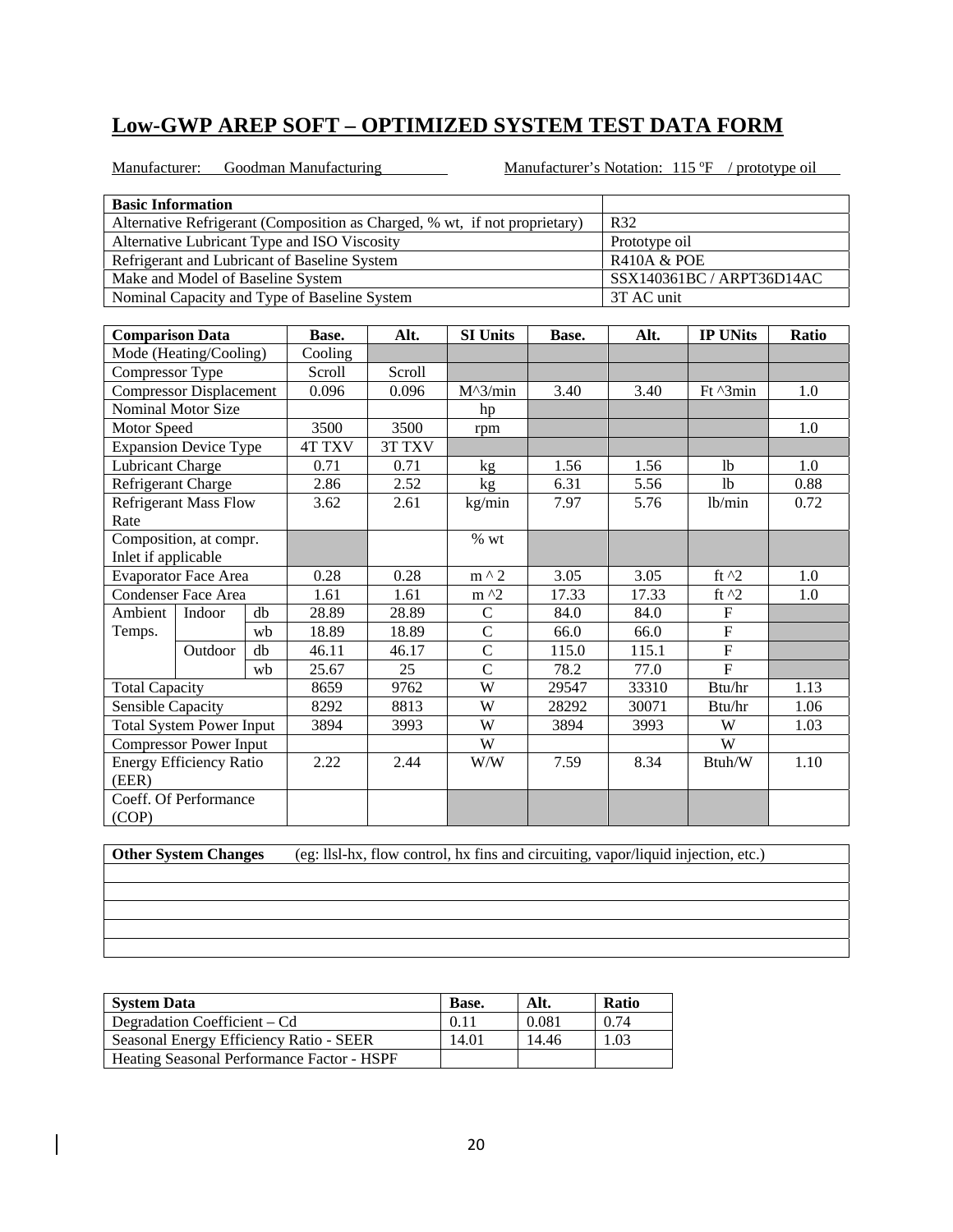Type of System: air-sourcing split AC Alternate Refrigerant: R32

(e.g., SSHP, window RAC, chiller, etc.) (and composition as charged, % weight, if not proprietary)

| <b>Air/Water Side Data</b> | Base. | Alt.  | <b>SI Units</b>   | Base.  | Alt.  | <b>IP Units</b> | <b>Ratio</b> |
|----------------------------|-------|-------|-------------------|--------|-------|-----------------|--------------|
| Evaporator                 |       |       |                   |        |       |                 |              |
| Heat Exchange Fluid        |       |       |                   |        |       |                 |              |
| Flow Rate (gas)            | 31.28 | 31.32 | $m \lambda$ 3/min | 1104.5 | 1106  | $ft^3/min$      | 1.00         |
| Flow Rate (liquid)         |       |       | L/min             |        |       | gal/min         |              |
| <b>Inlet Temperature</b>   | 28.89 | 28.89 | C                 | 84.0   | 84.0  | F               |              |
| <b>Outlet Temperature</b>  | 15.83 | 15.06 | C                 | 60.5   | 59.1  | F               |              |
| Condenser                  |       |       |                   |        |       |                 |              |
| Heat Exchange Fluid        |       |       |                   |        |       |                 |              |
| Flow Rate (gas)            |       |       | $m \lambda$ 3/min |        |       | $ft^3/min$      |              |
| Flow Rate (liquid)         |       |       | L/min             |        |       | gal/min         |              |
| <b>Inlet Temperature</b>   | 46.11 | 46.17 | C                 | 115.0  | 115.1 | F               |              |
| <b>Outlet Temperature</b>  |       |       | C                 |        |       | F               |              |

| <b>Refrigerant Side Data</b>  | <b>Baseline</b> |           | <b>Alternative</b> |           | <b>Baseline</b> |          | <b>Alternative</b> |            |
|-------------------------------|-----------------|-----------|--------------------|-----------|-----------------|----------|--------------------|------------|
| Temperatures &                | T(C)            | $P$ [kPa] | T(C)               | $P$ [kPa] | T[F]            | P [psia] | T[F]               | $P$ [psia] |
| <b>Pressures</b>              |                 |           |                    |           |                 |          |                    |            |
| <b>Compressor Suction</b>     | 17.6            | 1119.0    | 18.16              | 1110.3    | 63.68           | 162.29   | 64.69              | 161.04     |
| <b>Compressor Discharge</b>   | 93.37           | 3622.5    | 111.16             | 3749.8    | 200.06          | 525.4    | 232.09             | 543.86     |
| Condenser Inlet               | 91.57           |           | 107.54             |           | 196.83          |          | 225.58             |            |
| <b>Condenser Outlet</b>       | 49.79           | 3566.0    | 50.14              | 3708.8    | 121.62          | 517.2    | 122.26             | 537.91     |
| <b>Expansion Device Inlet</b> | 47.94           | 3518.6    | 48.52              | 3688.1    | 118.29          | 510.33   | 119.33             | 534.92     |
| Subcooling, at expan.         | 8.08            |           | 8.56               |           | 14.55           |          | 15.41              |            |
| device                        |                 |           |                    |           |                 |          |                    |            |
| <b>Evaporator Inlet</b>       | 13.78           |           | 12.27              |           | 56.8            |          | 54.09              |            |
| <b>Evaporator Outlet</b>      | 14.15           | 1128.5    | 12.94              | 1117.4    | 57.47           | 163.68   | 55.29              | 162.06     |
| <b>Evaporator Superheat</b>   | 2.81            |           | 2.64               |           | 5.06            |          | 4.75               |            |

**Data Source(s) for Refrigerant Properties**  NIST REFPROP V9.1

#### **Additional Notes**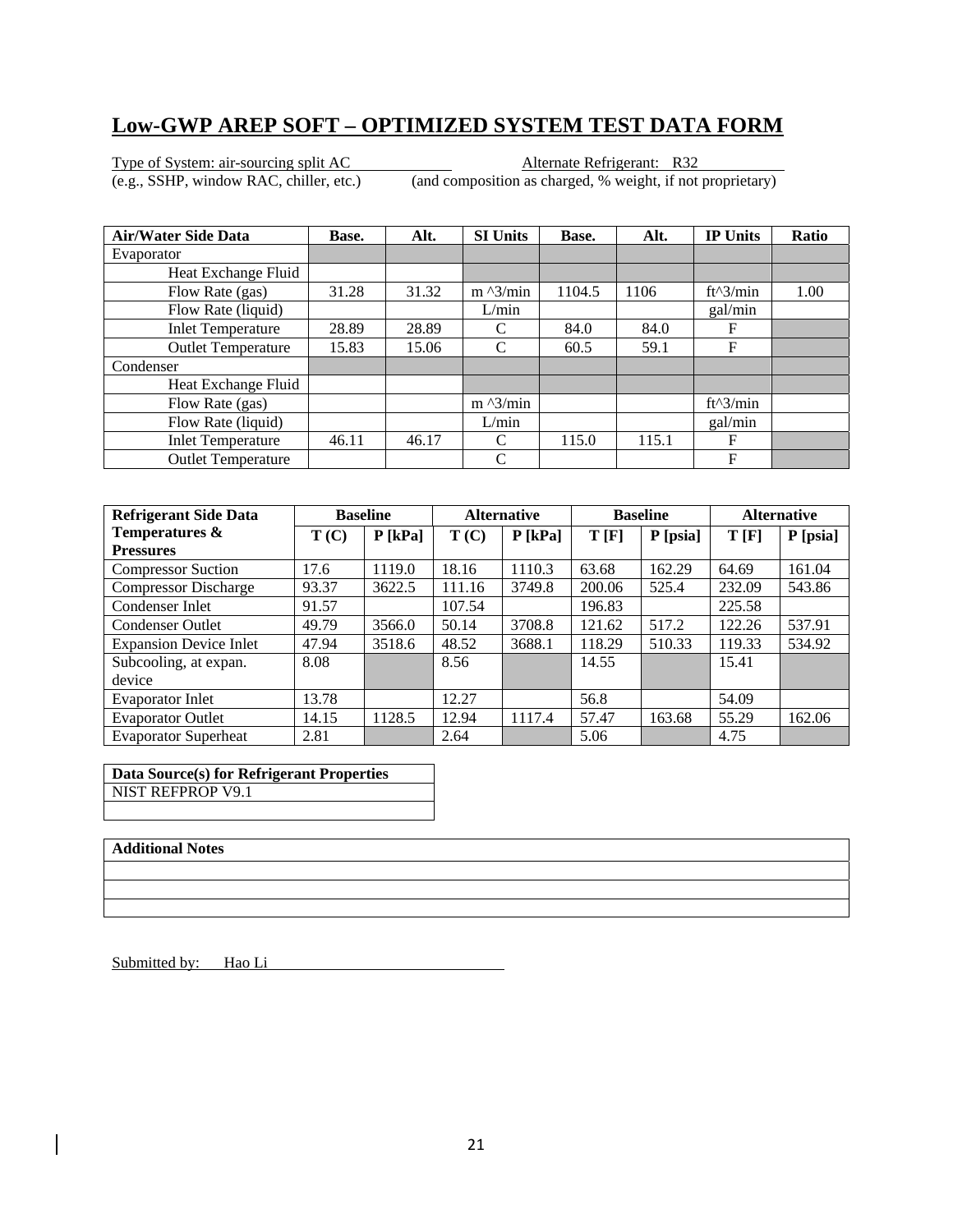Manufacturer: Goodman Manufacturing Manufacturer: 125 or

Manufacturer's Notation:  $125 \text{ }^\circ\text{F}$  / prototype oil

| <b>Basic Information</b>                                                   |                                 |    |                                              |        |                   |                        |                           |                           |       |
|----------------------------------------------------------------------------|---------------------------------|----|----------------------------------------------|--------|-------------------|------------------------|---------------------------|---------------------------|-------|
| Alternative Refrigerant (Composition as Charged, % wt, if not proprietary) |                                 |    |                                              |        | R32               |                        |                           |                           |       |
| Alternative Lubricant Type and ISO Viscosity                               |                                 |    |                                              |        |                   | Prototype oil          |                           |                           |       |
| Refrigerant and Lubricant of Baseline System                               |                                 |    |                                              |        |                   | <b>R410A &amp; POE</b> |                           |                           |       |
| Make and Model of Baseline System                                          |                                 |    |                                              |        |                   |                        | SSX140361BC / ARPT36D14AC |                           |       |
|                                                                            |                                 |    | Nominal Capacity and Type of Baseline System |        |                   |                        | 3T AC unit                |                           |       |
|                                                                            |                                 |    |                                              |        |                   |                        |                           |                           |       |
| <b>Comparison Data</b>                                                     |                                 |    | Base.                                        | Alt.   | <b>SI Units</b>   | Base.                  | Alt.                      | <b>IP UNits</b>           | Ratio |
|                                                                            | Mode (Heating/Cooling)          |    | Cooling                                      |        |                   |                        |                           |                           |       |
| Compressor Type                                                            |                                 |    | Scroll                                       | Scroll |                   |                        |                           |                           |       |
|                                                                            | <b>Compressor Displacement</b>  |    | 0.096                                        | 0.096  | $M^{\wedge}3/min$ | 3.40                   | 3.40                      | Ft ^3min                  | 1.0   |
|                                                                            | <b>Nominal Motor Size</b>       |    |                                              |        | hp                |                        |                           |                           |       |
| Motor Speed                                                                |                                 |    | 3500                                         | 3500   | rpm               |                        |                           |                           | 1.0   |
|                                                                            | <b>Expansion Device Type</b>    |    | <b>4T TXV</b>                                | 3T TXV |                   |                        |                           |                           |       |
| Lubricant Charge                                                           |                                 |    | 0.71                                         | 0.71   | kg                | 1.56                   | 1.56                      | 1 <sub>b</sub>            | 1.0   |
| Refrigerant Charge                                                         |                                 |    | 2.86                                         | 2.52   | kg                | 6.31                   | 5.56                      | 1 <sub>b</sub>            | 0.88  |
| <b>Refrigerant Mass Flow</b>                                               |                                 |    | 3.60                                         | 2.61   | kg/min            | 7.94                   | 5.75                      | lb/min                    | 0.72  |
| Rate                                                                       |                                 |    |                                              |        |                   |                        |                           |                           |       |
| Composition, at compr.                                                     |                                 |    |                                              |        | % wt              |                        |                           |                           |       |
| Inlet if applicable                                                        |                                 |    |                                              |        |                   |                        |                           |                           |       |
|                                                                            | <b>Evaporator Face Area</b>     |    | 0.28                                         | 0.28   | $m \wedge 2$      | 3.05                   | 3.05                      | ft $^2$                   | 1.0   |
|                                                                            | <b>Condenser Face Area</b>      |    | 1.61                                         | 1.61   | $m^2$             | 17.33                  | 17.33                     | ft $^{\wedge}2$           | 1.0   |
| Ambient                                                                    | Indoor                          | db | 28.89                                        | 28.89  | $\mathbf C$       | 84.0                   | 84.0                      | $\boldsymbol{\mathrm{F}}$ |       |
| Temps.                                                                     |                                 | wb | 18.89                                        | 18.89  | $\mathcal{C}$     | 66.0                   | 66.0                      | $\boldsymbol{\mathrm{F}}$ |       |
|                                                                            | Outdoor                         | db | 51.67                                        | 51.67  | $\mathcal{C}$     | 125.0                  | 125.0                     | $\overline{F}$            |       |
|                                                                            |                                 | wb | 27.7                                         | 28.3   | $\overline{C}$    | 81.85                  | 82.9                      | $\overline{F}$            |       |
| <b>Total Capacity</b>                                                      |                                 |    | 8084.4                                       | 9251.5 | W                 | 27584                  | 31566                     | Btu/hr                    | 1.14  |
| Sensible Capacity                                                          |                                 |    | 8020.5                                       | 8547.5 | W                 | 27366                  | 29164                     | Btu/hr                    | 1.07  |
|                                                                            | <b>Total System Power Input</b> |    | 4434                                         | 4490   | W                 | 4434                   | 4490                      | W                         | 1.01  |
|                                                                            | <b>Compressor Power Input</b>   |    |                                              |        | W                 |                        |                           | W                         |       |
| (EER)                                                                      | <b>Energy Efficiency Ratio</b>  |    | 1.82                                         | 2.06   | W/W               | 6.22                   | 7.03                      | Btuh/W                    | 1.13  |
| (COP)                                                                      | Coeff. Of Performance           |    |                                              |        |                   |                        |                           |                           |       |

| <b>System Data</b>                         | Base. | Alt.  | <b>Ratio</b> |
|--------------------------------------------|-------|-------|--------------|
| Degradation Coefficient – Cd               | 0.11  | 0.081 | 0.74         |
| Seasonal Energy Efficiency Ratio - SEER    | 14.01 | 14.46 | .03          |
| Heating Seasonal Performance Factor - HSPF |       |       |              |